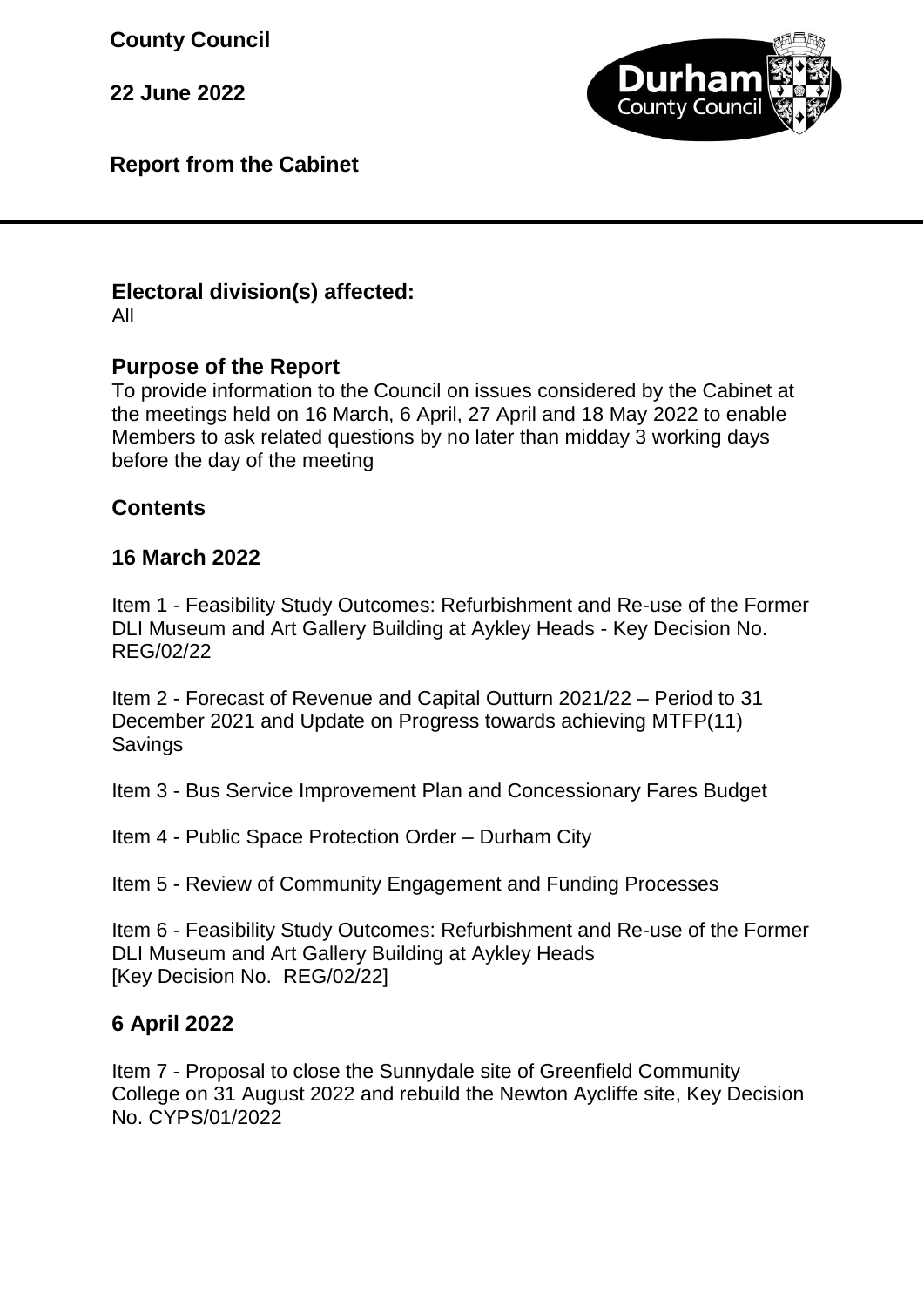Item 8 - Declaration of an Ecological Emergency, Key Decision No. NCC/03/22

Item 9 - Annual review of Constitution

Item 10 - County Durham Plan: Parking and Accessibility, Developer Contributions and Residential Amenity Supplementary Planning Documents

Item 11 - Updated SEND Strategy for County Durham 2022-24

Item 12 - High Needs Block Funding for SEND and Inclusion Support

Item 13 - Apprenticeship Strategy 2022 – 2025

Item 14 - Poverty Strategy and Action Plan

Item 15 - North East Screen Industries Partnership

Item 16 - Tees Valley Energy Recovery Facility Local Authority Special Purpose Vehicle, Key Decision No. NCC/02/22

## **27 April 2022**

Item 17 - Durham County Council Headquarters Alternative Options Assessment [Key Decision: REG/04/22]

Item 18 - Council Plan 2022-2026 - [Key Decision: CORP/R/22/04]

Item 19 - Durham County Council Headquarters Alternative Options Assessment [Key Decision: REG/04/22]

### **18 May 2022**

Item 20 - Annual Enforcement Programme Children and Young Persons (Protection from Tobacco) Act 1991 and Anti-Social Behaviour Act 2003

Item 21 - Health Protection Assurance Annual Report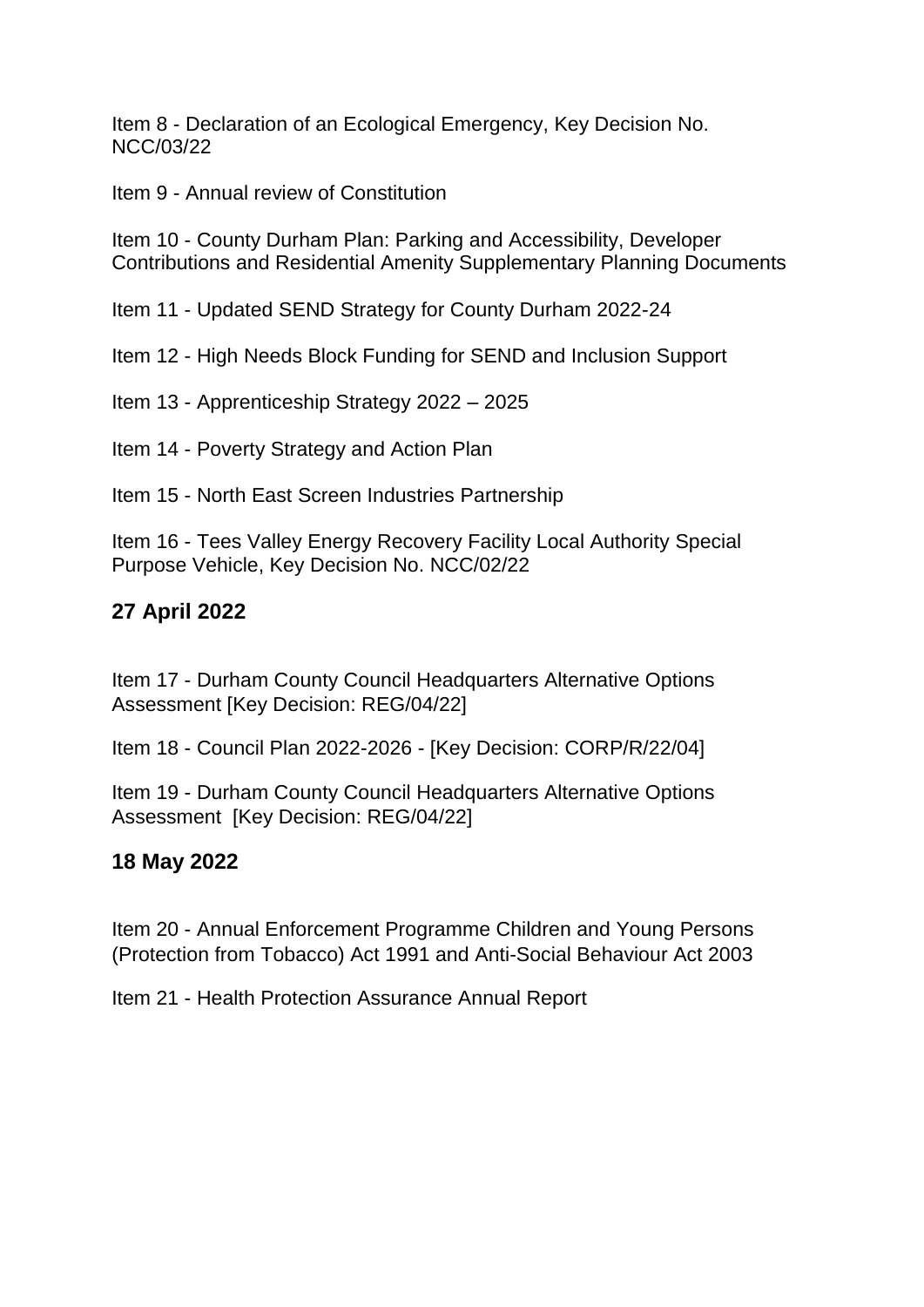## **1. Feasibility Study Outcomes: Refurbishment and Re-use of the Former DLI Museum and Art Gallery Building at Aykley Heads Key Decision No. REG/02/22**

### **Cabinet Portfolio Holders – Councillors Elizabeth Scott and James Rowlandson**

We considered a report of the Corporate Director of Regeneration, Economy and Growth on the further feasibility studies relating to the refurbishment and reopening of the former DLI Museum and Art Gallery (DLIMAG) and grounds. The report set out an approach to bring it back into use as an exhibition centre, gallery and café venue with appropriate reflective and contemplative grounds.

In June 2021 we agreed to review options to reopen and repurpose the DLIMAG and within this context, also consider the options for housing parts of the collection within the former site. The initial review was considered by Cabinet in September 2021. We identified that the preferred option was to bring the building back into use as an exhibition centre, gallery, and cafe venue with appropriate reflective and contemplative grounds. This would incorporate a dedicated display space for items from the DLI Collection to complement the exhibition plans for the new Durham History Centre. The new History Centre would be the permanent home for the DLI Collection, its storage, care and curation.

Since the decision to review the site in September 2021, an intense period of feasibility studies had been conducted to support decision making in relation to the options to reopen the site and the associated financial requirements.

Engagement with key stakeholders and partners alongside considerations from key council services including planning, highways and equality and diversity, had informed considerations and options for the site. This built upon the stakeholder engagement carried out during July 2021, which was considered as part of the report presented to Cabinet in September 2021.

In October 2021, the Council, in partnership with Durham University and the Culture Durham Partnership, were long listed along with seven other places for the UK City of Culture 2025 competition. A key aspect of the bid was support of the sustainability of cultural assets. Revival of the DLIMAG building as part of the strategic re-development of Aykley Heads, and in line with the county's emerging inclusive economic strategy, provided an opportunity for culture-led levelling up, open to all communities and free at the point of access.

Redevelopment of the site as an exhibition centre would not only enable the delivery of a world-class visual art, alongside displays of our proud history. These would be integral to the broad opportunities at Aykley Heads, but also the wider tourism offer of the country and the region, but a conscious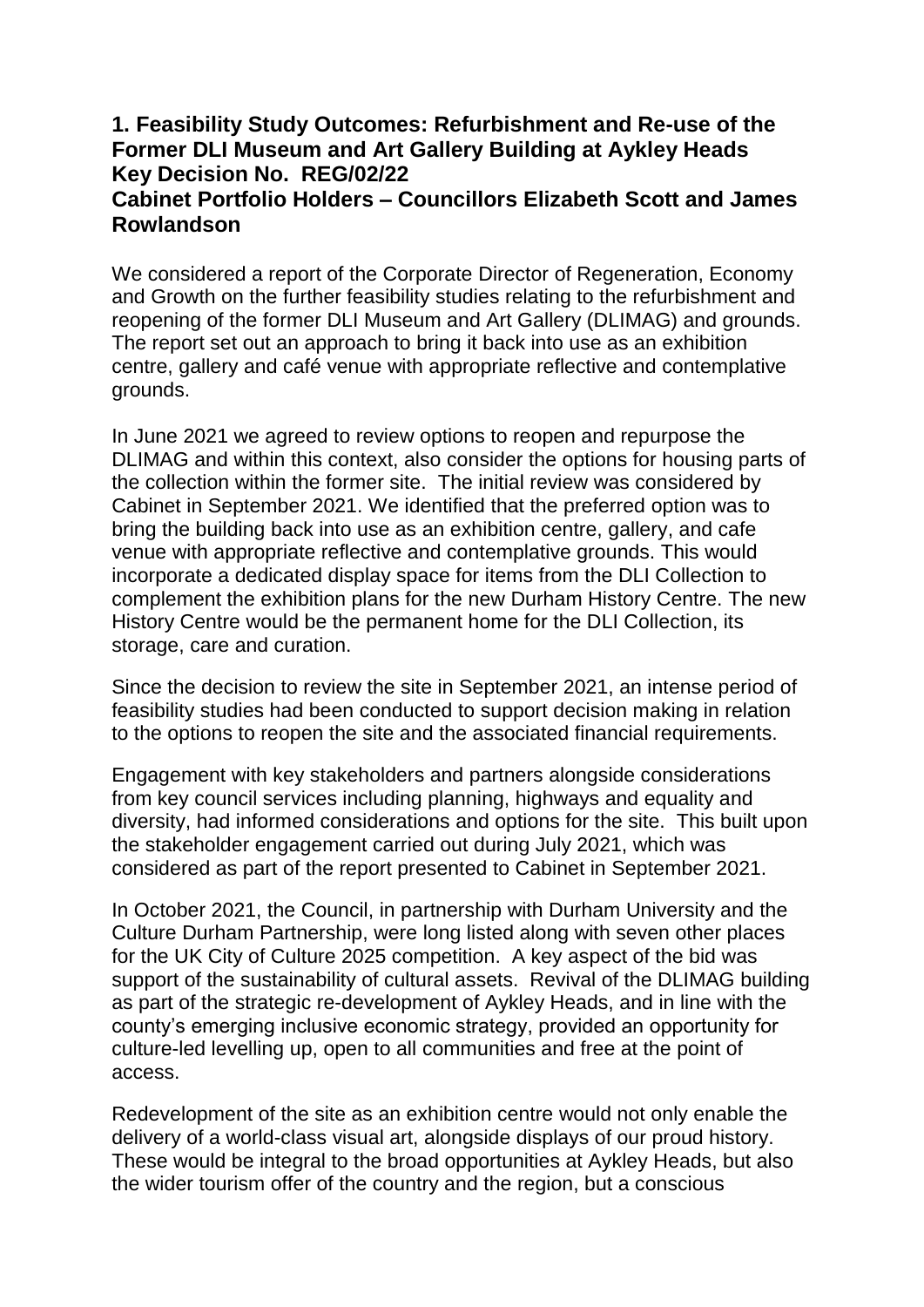programme to celebrate culture and heritage and the many positive impacts these can have for residents and visitors.

The feasibility study included the review of five options against a clear brief of objectives to be delivered at the site and for our communities, those options were:

(a) Option 0 - **Do Minimum** option comprising a refresh and 'clean up' of the existing building within the existing footprint, dedicated display space for the DLI Collection and baseline works to develop a contemplative garden;

(b) Option 1 – **Minimum Intervention** comprising complete transformation of the existing building, dedicated display space for the DLI Collection and baseline works to develop a contemplative garden, with the demolition of the existing singe storey elements (including public toilets) and a small extension to the east of the property;

(c) Option 2 – **Intermediate Intervention** similar to Option 1 but includes a much larger extension along the full extent of the eastern elevation increasing the net internal area of the building by approximately 47%. The amount of exhibition space, and dedicated display space for the DLI Collection, is increased and there is also an increase in the amount of flexible space for education and events. The café is also larger. Additional space is included for an artist in residence and bookable meeting rooms. Works to the garden are based on a mid-level scope;

(d) Option 3 – **Maximum Intervention** similar to Option 2 but the extension along the eastern elevation doubles increasing the net internal area of the building by around 96%. This option has the most exhibition space and dedicated display space for the DLI Collection. The space for artists in residence / creative hub is also more than double the space provided in Option 2. In addition to a larger café this option also includes additional space for a new restaurant. Works to the garden are based on the top-level scope;

e) Option 4 – **Do Maximum** as Option 3 in terms of geometries / space requirements but assumes new build rather than a refurbishment of the existing building.

Options 3 and 4 were the only options to fully meet the critical success factors. Based on the financial, commercial, economic and market analysis to date the report recommended Option 3 as providing the best value for money against the criteria, whilst delivering a cultural and visual art venue that would raise the city and county's profile against the regional and national cultural offer. Construction costings and business plan analysis developed for each option had taken a risk-based approach and maximum expected financial commitments were presented.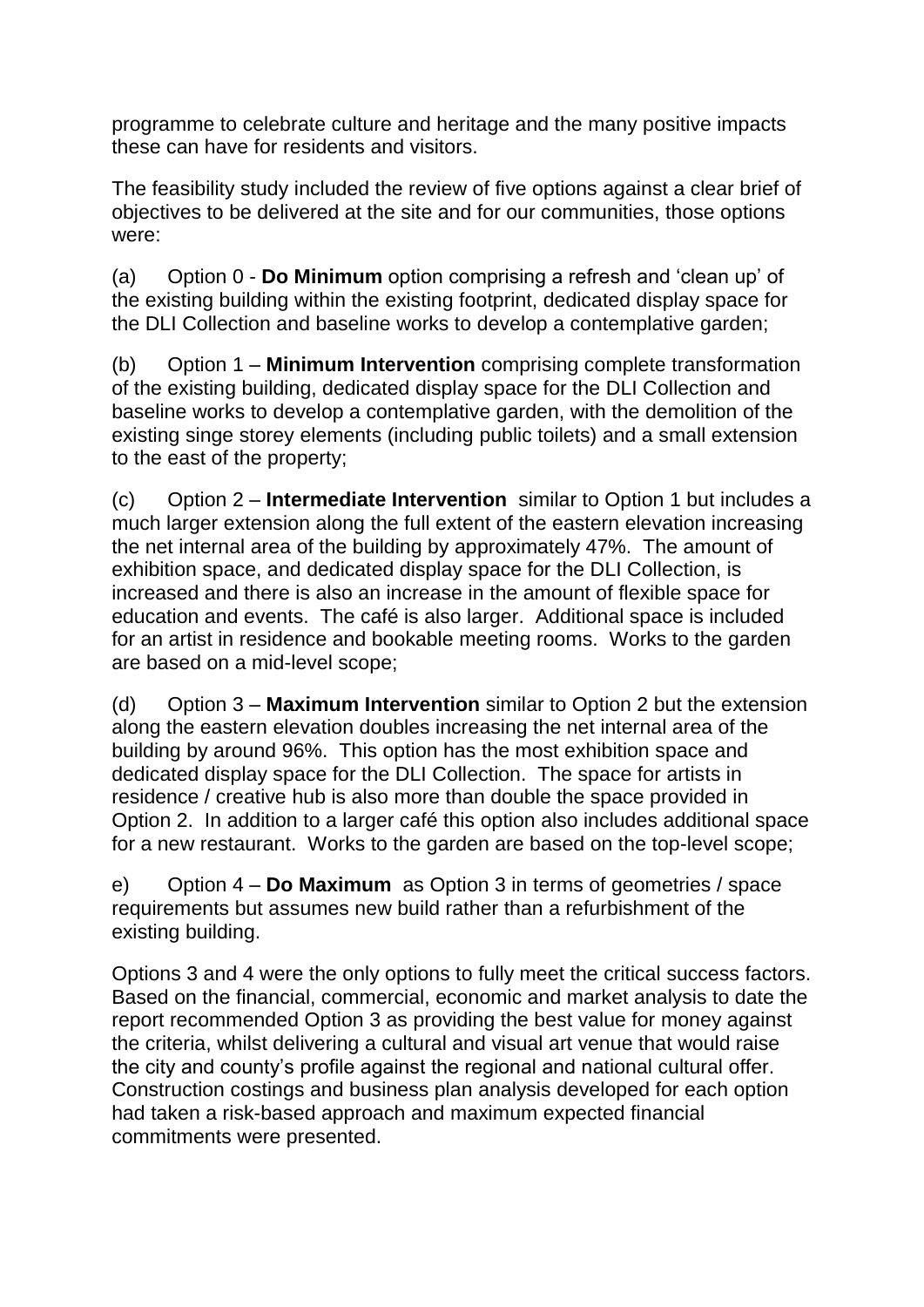## **Decision**

Having regard to the corresponding exempt report we:

- (a) agreed to implement Option 3 as the preferred redevelopment opportunity with a forecast additional MTFP revenue budget requirement, including revenue cost of prudential borrowing required, totalling £1.019 million to be built into MTFP (13) planning;
- (b) agreed that a comprehensive capital and revenue fundraising strategy be developed with immediate effect to seek external funding in order to minimise the prudential borrowing and ongoing revenue commitment of the Council;
- (c) noted the need to further develop all aspects of the preferred option including the preferred delivery model and revenue implications.

# **2. Forecast of Revenue and Capital Outturn 2021/22 – Period to 31 December 2021 and Update on Progress towards achieving MTFP(11) savings**

## **Cabinet Portfolio Holder – Councillor Richard Bell**

We considered a report of the Corporate Director of Resources which provided updated information relating to:

- (a) the forecast revenue and capital outturn for 2021/22, based on the position to 31 December 2021;
- (b) the forecast for the council tax and business rates collection fund position at 31 March 2022, based on the position to 31 December 2021; and
- (c) the forecast use of and contributions to earmarked, cash limit and general reserves in 2021/22 and the estimated balances to be held at 31 March 2022.

The report sought approval of the revised capital programme, other budget adjustments, the proposed sums outside of the cash limit in-year and provided an update on progress towards achieving MTFP(11) savings in 2021/22.

COVID-19 had a significant and complex financial impact in 2020/21, which had continued into 2021/22, making forecasting the council's outturn position even more challenging than usual. In addition to the general financial uncertainty during 2021/22, the longer-term financial impact of the pandemic beyond this 2022 remained uncertain at the current stage. The risk in this regard would be considered and assessed in MTFP Cabinet reports.

Since COVID-19 outbreak, the council had implemented national support schemes at short notice such as the various Business Rates Grants Support Scheme(s); the Council Tax Hardship Support Schemes; Test and Trace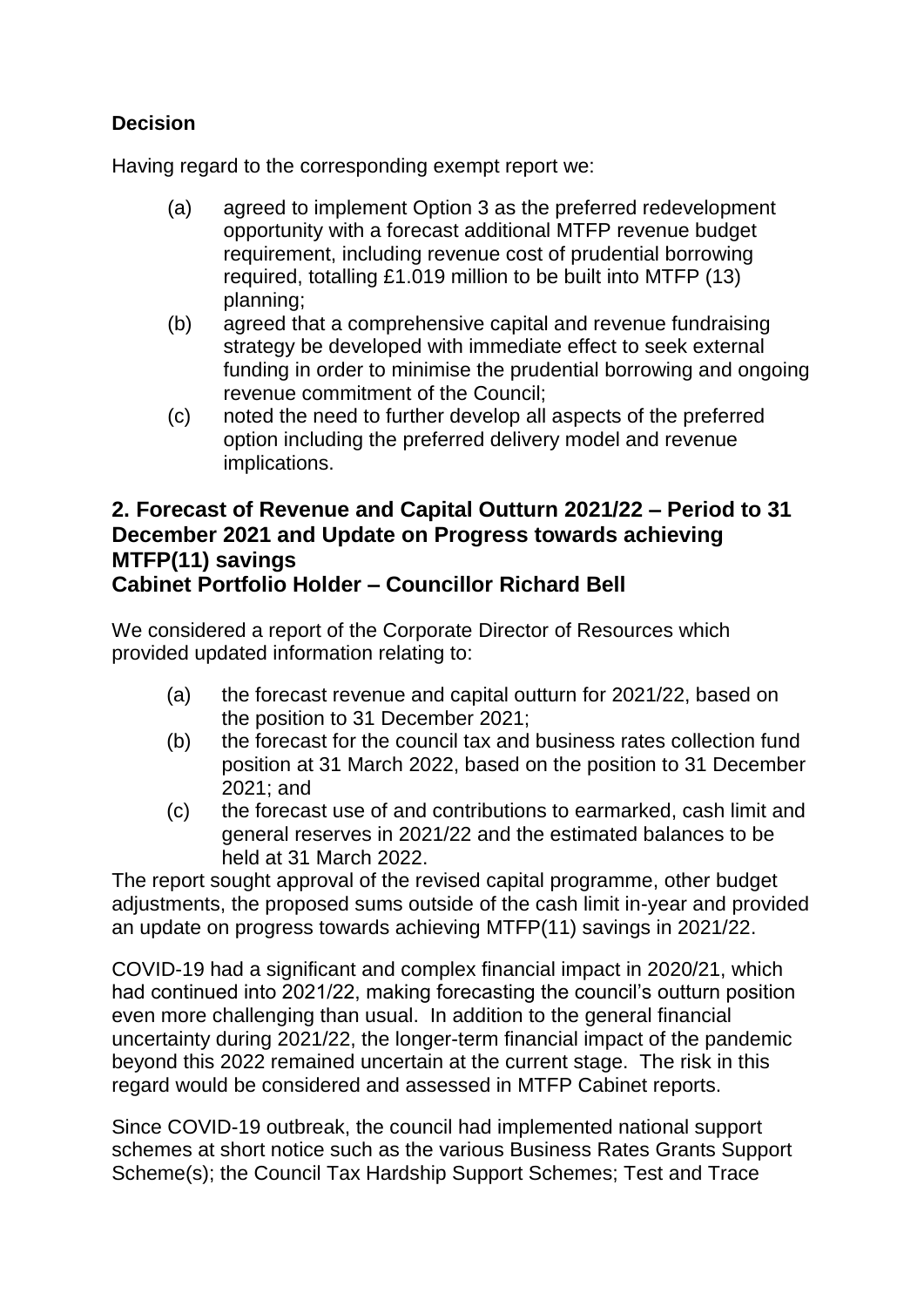Payments; Winter Support Payments Scheme; COVID-19 Local Support Scheme; Infection Control Schemes and Contain Outbreak Management Schemes. In addition, the council had also implemented a range of supplier relief schemes and addressed increased demand for support to vulnerable households whilst trying to accommodate new ways of working itself in response to the pandemic.

Based on the position to 31 December it was forecasted that there would be a net in-year surplus on the collection fund for the council of £0.342 million after taking into account Section 31 grant receivable.

Considering the brought forward position from 2020/21 and including the phasing of collection fund deficits over three years there was a total forecast deficit on the collection fund of £1.498 million. The situation would be kept under close review during quarter four, especially in relation to collection rates as the public and businesses recovered from the impact of the pandemic.

The government had provided non ringfenced funding to local authorities in the current year for the additional costs incurred as a result of COVID-19. £15.56 million had been allocated to the council for 2021/22. In addition, the government had also extended the Sales, Fees and Charges Income Guarantee Scheme for three months to 30 June 2021. This scheme required local authorities to bear the first 5% of any qualifying income loss after which the government provided a grant for 75% of subsequent losses. The council submitted a claim for circa £2.6 million from the scheme for 2021/22.

Based on the position to 31 December 2021 service groupings had forecasted a net overspend of £14.217 million before any adjustment for COVID-19 related items. This net overspend position had mainly arisen from additional expenditure and loss of income associated with the COVID-19 outbreak of £22.882 million. It had been offset by COVID-19 related underspends (relating to closure of facilities and disruption to normal service activity because of the pandemic) of £7.224 million – giving a net COVID-19 related position of a £15.658 million overspend. The position was a £0.996 million improvement since quarter two mainly relating to a lower than forecast impact to materials, recycling and income losses not being as high as forecast in leisure centres and car parks. With the net COVID-19 overspend excluded there was a forecasted cash limit underspend of £1.441 million across all service groupings.

The forecast COVID-19 overspending across the various service groupings is fully offset by the circa £18.2 million the council expects to receive from the government to cover the financial impact of the pandemic. At this stage, net COVID-19 costs are £2.5 million below the grant funding the council expects to receive, which is an improved position on that forecast at quarter two when the net impact was forecast to be £0.5 million below the grant funding provided. This reflected a £1 million improvement in net spending and £1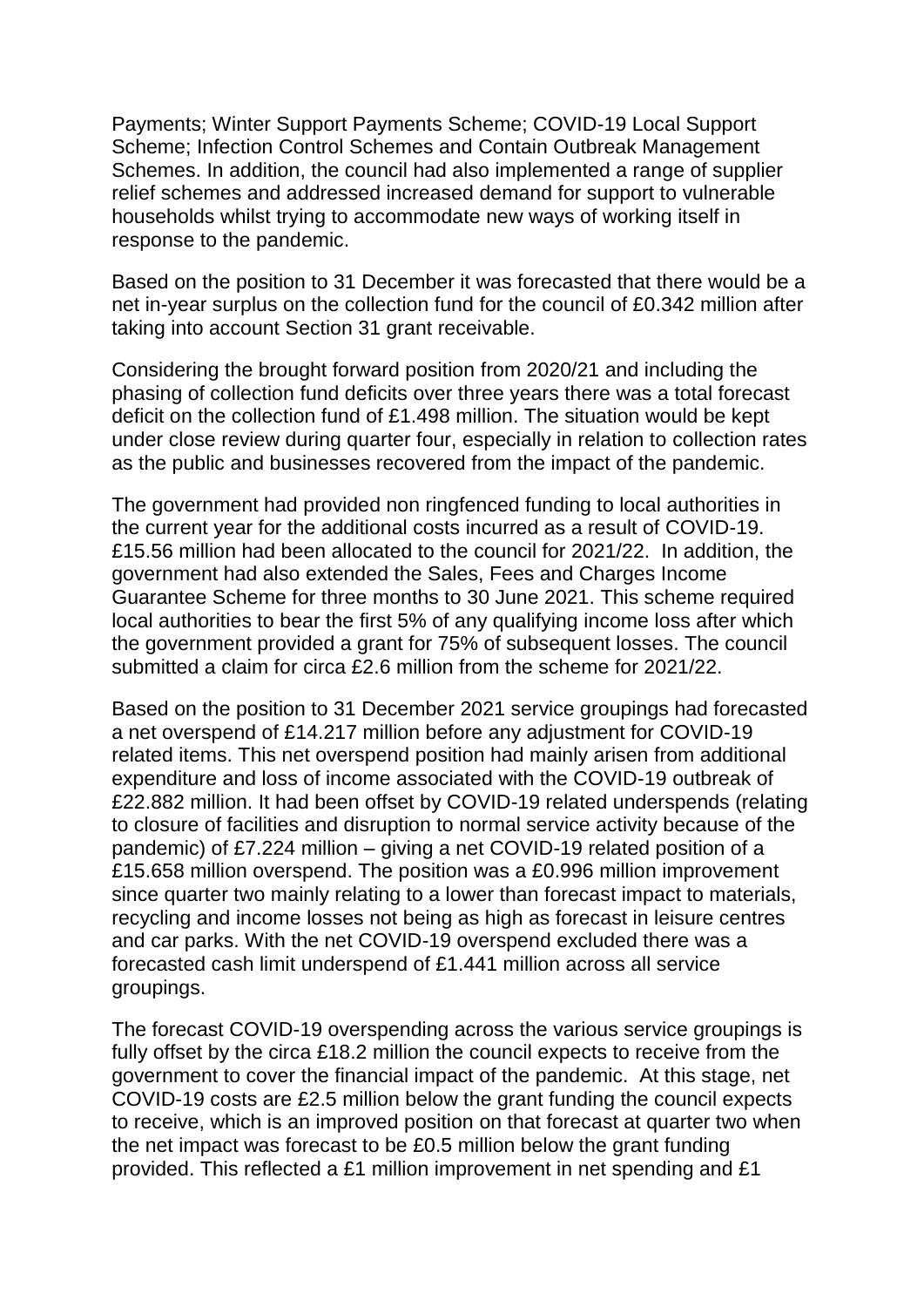million of additional grant from the Sales, Fees and Charges Income Guarantee Scheme.

Overall it is estimated that the council's 2021/22 budget will be underspent by £5.856 million, representing 1.3% of the net expenditure budget of £461.251 million.

A wide range of assumptions had been made in relation to expenditure and income over the remainder of the financial year, with significant uncertainty regarding the ongoing impact of COVID-19 following the initial lifting restrictions at the beginning of quarter two and the changes implemented in December following the outbreak of the Omicron variant.

A developing budget pressure related to hyper inflationary pressures in the energy markets. The additional costs associated with energy price uplifts could be managed within the general contingency budget but this position would need to be kept under review. A further risk related to pay inflation, where the trade unions had not accepted the employers 1.75% pay offer. Broader inflationary pressures would need to continue to be managed within service cash limits.

A potential range of interventions would be required by the council and ongoing impacts post pandemic had not yet been quantified. The Cash Limit and General Reserves would potentially be required to meet any shortfall that ultimately arose in this regard whilst longer term strategies were implemented.

In terms of service grouping cash limits, the projected cash limit underspend of £1.441 million was around 0.31% of the cash limit budgets.

At quarter one, Children and Young People's Services had forecasted an overspend of £4.754 million whilst Adult and Health Services had forecasted an underspend of £3.886 million. On 15 September 2021 we agreed to a 2021/22 base budget transfer of £4.5 million from Adult and Health Services to Children and Young People's Services which would also be included in the base budget for 2022/23. The updated quarter three forecast of outturn indicated a cash limit underspend of £0.189 million for Adult and Health Services and a cash limit overspend of £2.210 million for Children and Young People's Services. Consideration would need to be given at final outturn as to how to address the deficit cash limit reserve position within Children and Young People's Services. Previously, cash limit overspends in Children and Young People's Services had necessitated a transfer from general reserves.

In terms of sums outside the cash limit, there was a forecasted underspend of £4.415 million. The position would be kept under careful review, especially in relation to additional costs and loss of income linked to the ongoing impact of COVID-19 and from any further inflationary pressures.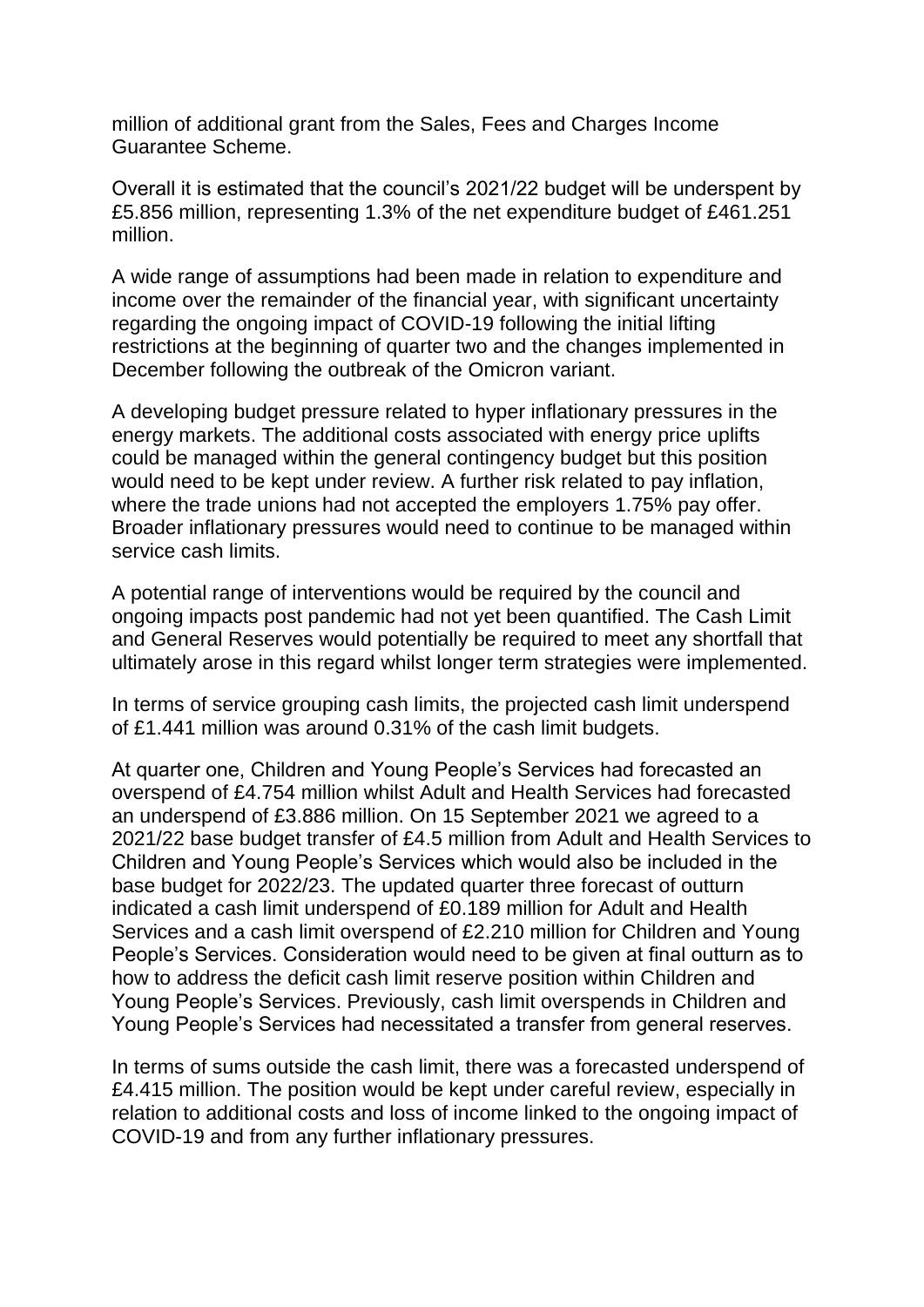Total earmarked and cash limit reserves (excluding school reserves) were forecasted to reduce by £38.458 million in 2021/22, from £245.532 million to £207.074 million. The forecast at quarter two indicated that total earmarked and cash limit reserves (excluding school reserves) were forecasted to reduce by £36.559 million in 2021/22, to £208.973 million.

A review of all reserves had enabled the realignment of £14.9 million of cash limit and earmarked reserves enabling the investment of earmarked reserves in council priorities. This included a £10 million transfer into the Members' Initiatives Reserve supporting additional investment and £4.9 million to replenish corporate reserves as factored into MTFP(12) and the 2022/23 budget agreed by Council on 23 February 2022.

The forecast cash limit and general reserves position is a prudent one given the significant financial uncertainties facing local government beyond 2022/23. The MTFP(12) report to Council on 23 February 2022 highlighted ongoing budget concerns for the council with a forecast savings shortfall of £29.987 million over the 2022/23 to 2025/26 period, with the delivery of further savings becoming ever more challenging to achieve.

The projected capital outturn this year is £158.979 million, with the capital budgets having been augmented with reprofiled budget from underspending against the 2020/21 capital programme.

To the end of quarter three, the council has delivered savings totalling £4.805 million, which is 90% of the £5.312 million target for the year.

#### **Decision**

We noted

- (a) the council's overall financial position for 2021/22 and the continuing uncertainty associated with the outturn forecast resulting from the continuing impact of COVID-19 as set out in the report;
- (b) the forecast use of earmarked reserves in year;
- (c) the forecast end of year position for the cash limit and general reserves;
- (d) the additional costs and income loss faced as a result of COVID-19 which is offset by additional grant funding provided by government;
- (e) the emerging inflationary pressures which it is forecast can be managed within general contingencies and cash limit reserves;
- (f) the position on the capital programme and the Collection Funds in respect of Council Tax and Business Rates; and
- (g) the amount of savings delivered to 31 December 2021 against the 2021/22 targets and the total savings that will have been delivered since 2011.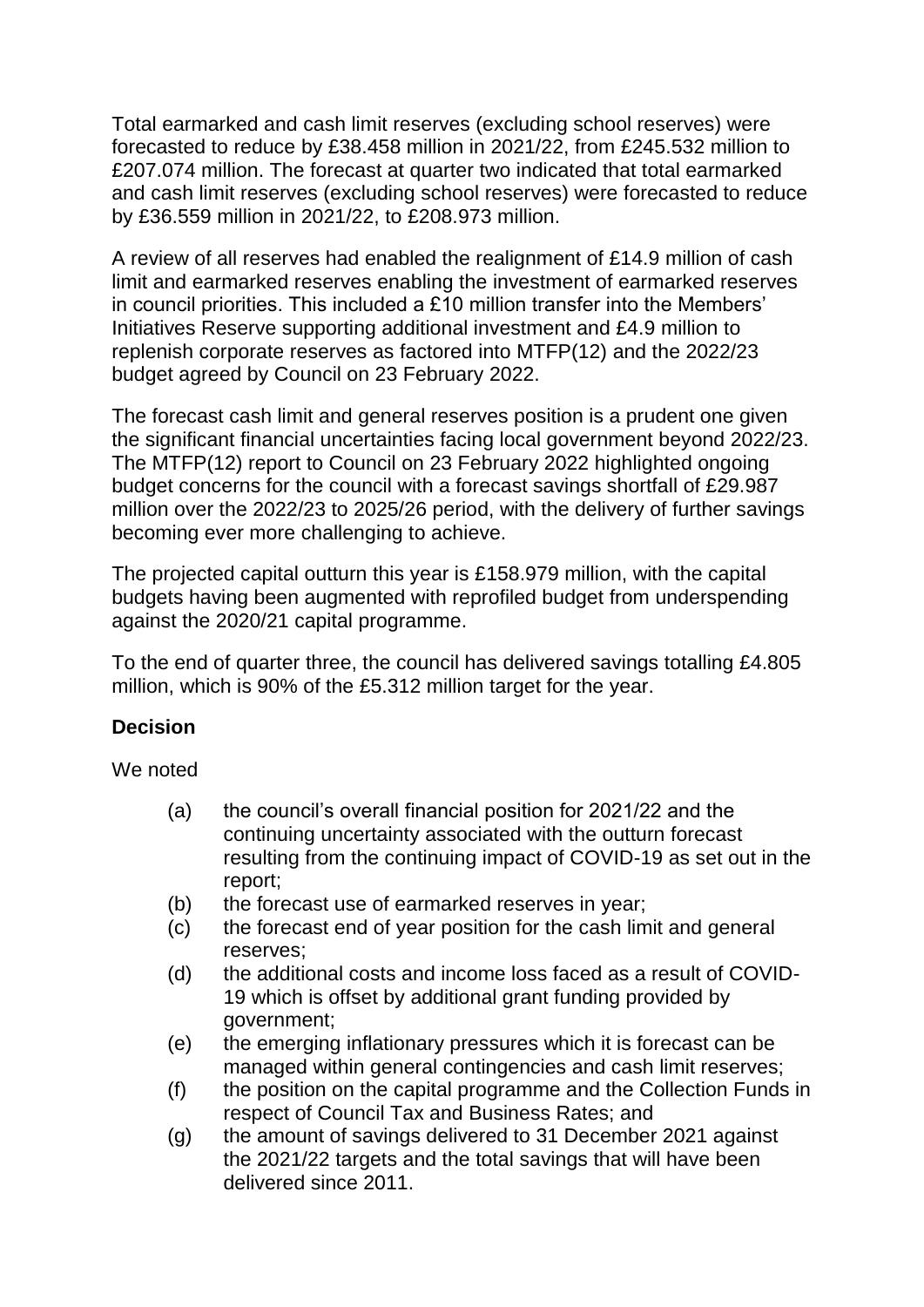We agreed the proposed 'sums outside the cash limit' for approval and the revenue and capital budget adjustments as set out in the report.

### **3. Bus Service Improvement Plan and Concessionary Fares Budget Cabinet Portfolio Holder – Councillor Elizabeth Scott**

We considered a report of the Corporate Director of Regeneration, Economy and Growth which sought consideration as to whether the County Council should support some of the bus services across County Durham. This was in response to some routes which were no longer commercially viable due to uncertainty of Government support and reduced passenger numbers because of the Covid pandemic. The proposal in the short-term, was to use budget received from Government for the concessionary fares scheme which would otherwise not be required for that purpose.

In October 2021, Cabinet was advised of progress on formulating a Bus Service Improvement Plan (BSIP) in response to the Government's National Bus Strategy which highlighted our commitment to improving Public Transport. Local authorities were encouraged to submit ambitious bids to what was then heralded as a £ 3 billion investment in bus services.

At that time, it was envisaged that with an increasing return to more normal life, bus patronage would continue to recover closer to pre-pandemic levels. However, the reality of the current position was that passenger numbers remain subdued and that temporary Government support for the industry was set to be withdrawn. The amount of future national funding available was expected to reduce significantly.

Against this backdrop, bus companies across the region had started to plan for the new financial year with no guarantees of financial support from Government either in the short or medium term. As a result, without intervention, expected cuts to bus services across the region of around 10% would impact directly on people accessing employment, education, and other essential services.

If these cuts were to go ahead, they would vary significantly across the County. Some areas may experience a reduction in frequencies, others a loss of evening or weekend services. A minority would see entire services curtailed. By contrast some communities would see no change at all.

There were short term options for Durham to support bus services using savings within the Concessionary Fares budget to allow time for Government interventions to be confirmed and the full state of a post Covid transport system could start to emerge.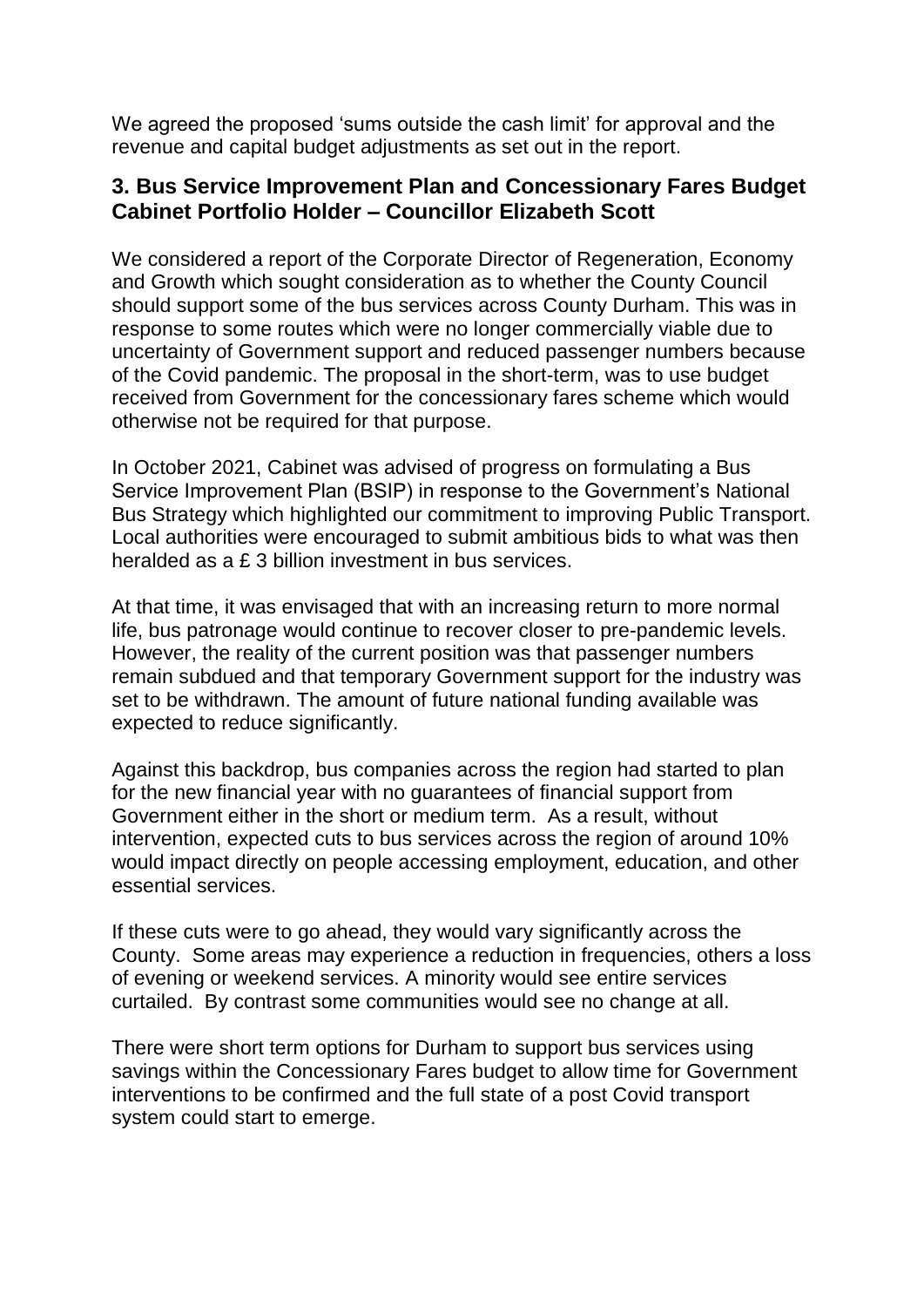### **Decision**

We agreed that the contents of the report be noted together with the potential impacts of the respective funds set to be announced in March. We also agreed that short term support be given to bus services in County Durham by redirecting funding from the Concessionary Fares budget which was forecasted to underspend by £1.934 million during 2022/23.

### **4. Public Space Protection Order – Durham City Cabinet Portfolio Holder – Councillor John Shuttleworth**

We considered a report of the Corporate Director of Neighbourhoods and Climate Change which provided an overview of the powers, benefits and risks available under a Public Space Protection Order (PSPO). The report also sought agreement to a consultation on proposed new behaviours and actions to be included in the existing Public Space Protection Order (PSPO) to help control aggressive/anti-social type begging in Durham City. 

It had been evidenced that PSPOs were seen as an effective tool in tackling anti-social type behaviour in areas where persistent and ongoing problems had resulted in adverse impact on residents, businesses, and visitors.

Introducing a PSPO for specific activities did not guarantee that problems would be completely eradicated and should only be used along with a range of other intervention methods including education. Consideration should also be given to the resources required to enforce such an order.

Some types of activities could generate negative reputational concerns for both the Local Authority and the local areas where the PSPOs are proposed/in force. There was a PSPO currently in place for the centre of Durham City for the consumption of alcohol outside premises which is due to run until July 2022 and would require a review.

#### **Decision**

We agreed that a full consultation exercise be undertaken to gauge the level of public support and to gather evidence on the merits of introducing a new activity to control aggressive begging which could be introduced as a new Public Space Protection order in Durham City.

We also agreed to a consultation exercise which would allow for a full review of the existing PSPO in Durham City which limits the consumption of alcohol.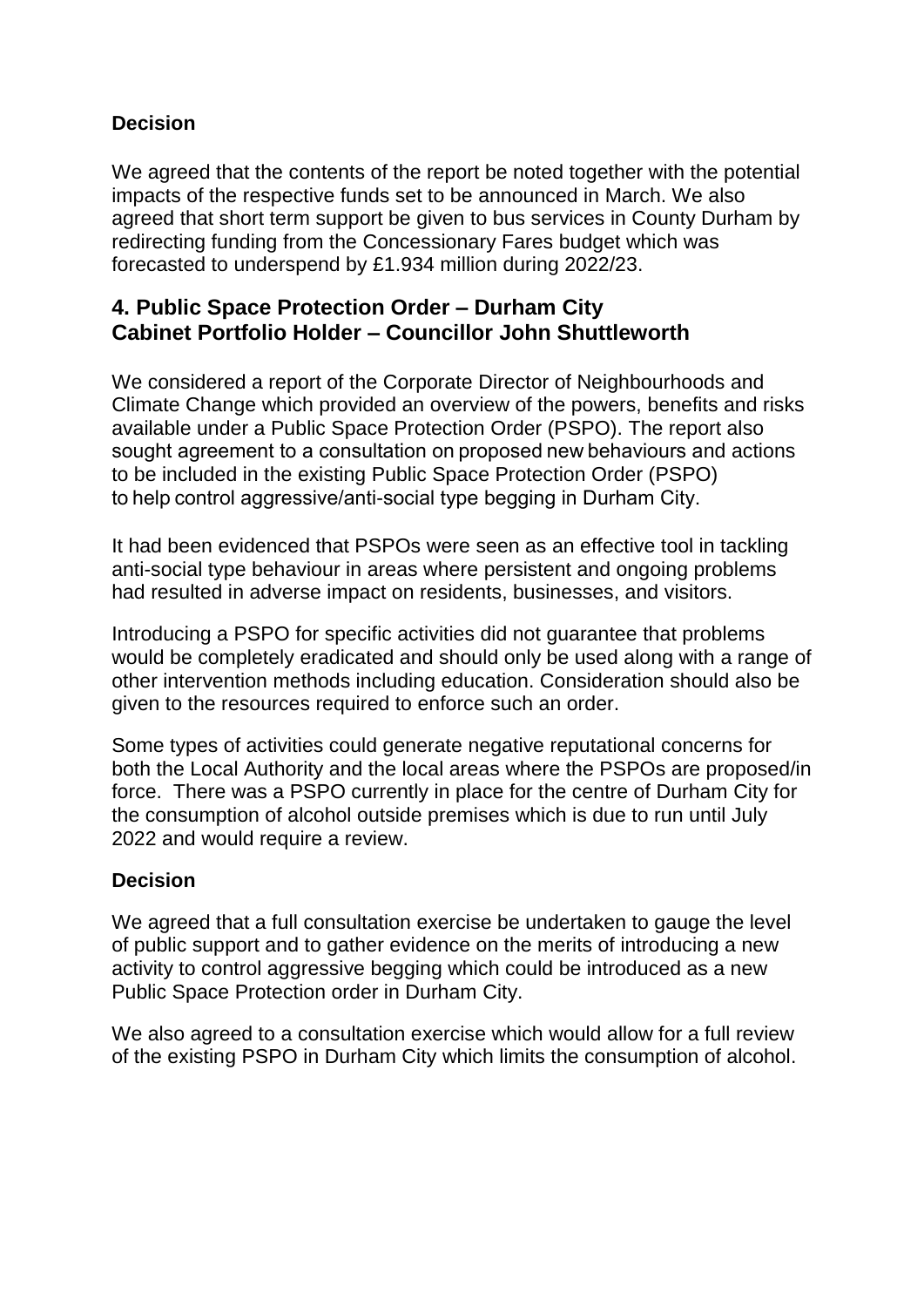### **5. Review of Community Engagement and Funding Processes Cabinet Portfolio Holder – Councillor Elizabeth Scott**

We considered a report of the Corporate Director of Neighbourhoods and Climate Change which provided an outline of a planned review of the community engagement and funding processes currently provided by Area Action Partnerships (AAPs). The report set out the scope of the review, governance arrangements and proposed timescales for completion.

The Council carries out a number of community engagement functions across its services. One of the key sources of engagement with the public is through Area Action Partnerships (AAPs). AAPs have been in operation since 2009 since the establishment of the Unitary County Council.

Since then, the Council's community engagement work had constantly evolved in terms of new work areas, management of budgets and new approaches to engage with the community, including local responses to the COVID pandemic and local resilience support to Storm Arwen and Storm Malik.

There is a need for the Council to ensure it effectively discharges its duty to consult with the public on important local decisions and there is also the opportunity to enhance support provided to local Elected Members in their community champion role.

Over recent years national and local agendas had changed, and innovative ways of engagement needed to continue. It is important that our community engagement mechanisms are fit for the future and continue to meet the corporate needs of the Council, our key partners and deliver outcomes for our communities and Councillors. For example, there is an exciting opportunity to look at how we could potentially enhance more 'area based' delivery across our communities. This review will focus on a series of issues and key questions to ensure that we can respond appropriately.

#### **Decision**

We noted the content of the report and agreed:

- a) the principle of undertaking a review of the Council's community engagement functions, including the work of AAPs;
- b) the scope of the review set out in paragraphs  $29 31$  of the report;
- c) the proposed review timescales set out in paragraph 44 of the report;
- d) the review governance arrangements set out in paragraphs 38 41 of the report.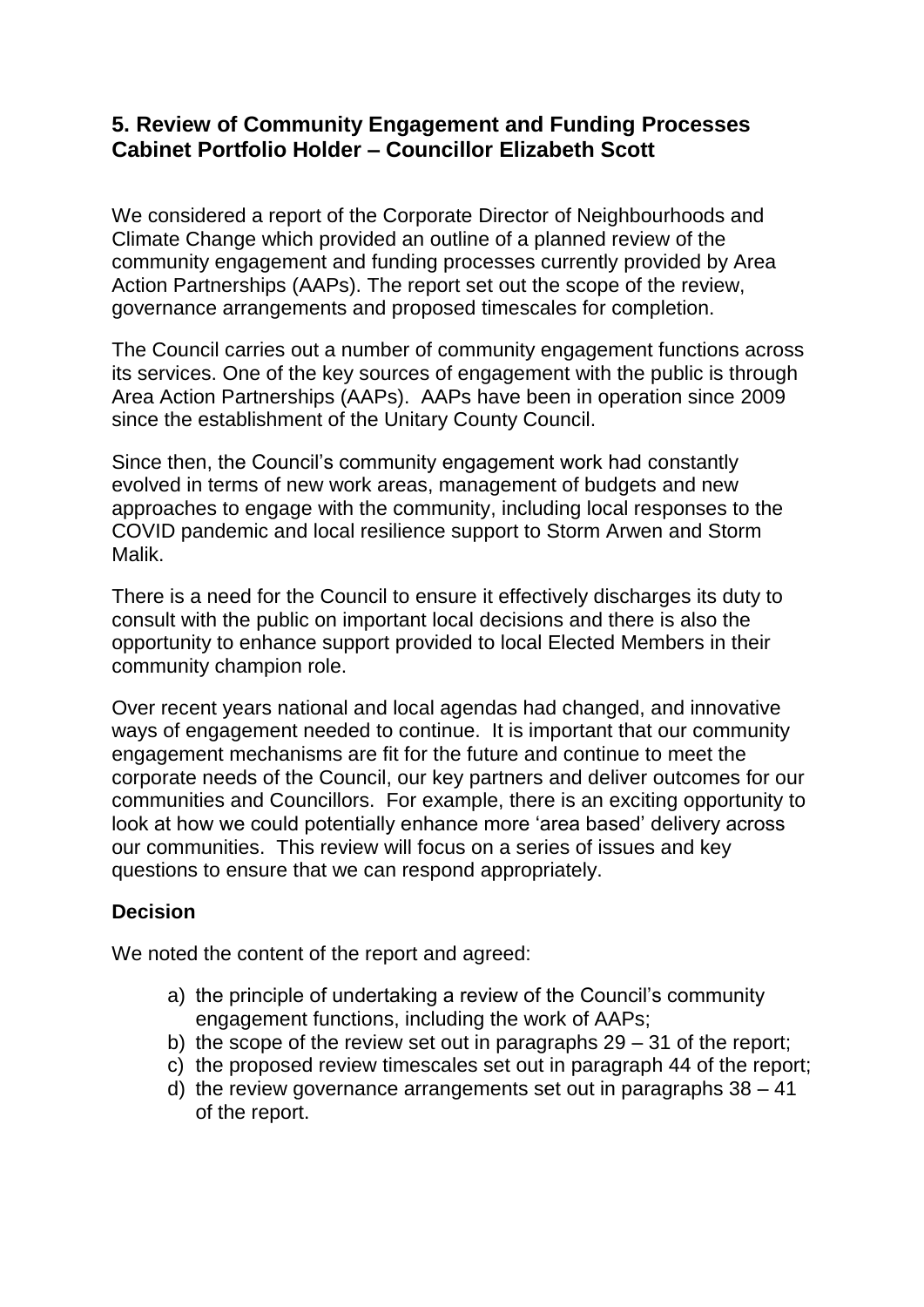## **6. Feasibility Study Outcomes: Refurbishment and Re-use of the Former DLI Museum and Art Gallery Building at Aykley Heads [Key Decision No. REG/02/22]**

#### **Cabinet Portfolio Holders – Councillors Elizabeth Scott and James Rowlandson**

We considered a report of the Corporate Director of Regeneration and Economic Growth on the further feasibility studies that have been undertaken following agreement by Cabinet in September 2021 to consider the options for refurbishment and reopening of the former DLI Museum and Art Gallery (DLIMAG) and grounds. The report set out an approach to bring it back into use as an exhibition centre, gallery and café venue with appropriate reflective and contemplative grounds.

#### **Decision**

We agreed the recommendations in the report.

### **7. Proposal to close the Sunnydale site of Greenfield Community College on 31 August 2022 and rebuild the Newton Aycliffe site, Key Decision No. CYPS/01/2022 Cabinet Portfolio Holder – Councillor Ted Henderson**

We considered a report of the Corporate Director of Children and Young People's Services which sought approval to close the Sunnydale site of Greenfield Community College on 31 August 2022 and rebuild the Newton Aycliffe site, taking account of the Local Authority's duties as prescribed in the Education and Inspections Act 2006 to secure sufficient places and to ensure good outcomes for all children and young people in the local area.

Following an Ofsted inspection judgement of 'inadequate', Sunnydale School in Shildon was amalgamated with Greenfield School, Newton Aycliffe. Greenfield School was enlarged from 1 January 2015, becoming Greenfield Community College, and Sunnydale School was closed as a separate school on 31 December 2014.

These schools were 2.2 miles apart and had already been working together in an educational trust prior to reorganisation. At the time of the Ofsted inspection in 2014 there were also significant sustainability issues for Sunnydale school with only 405 pupils attending the school.

Education delivery across a split-site took place until January 2020 whereupon health and safety concerns forced the temporary closure of the Sunnydale site. At this point all pupils were safely accommodated on the Greenfield site, with temporary additional accommodation provided.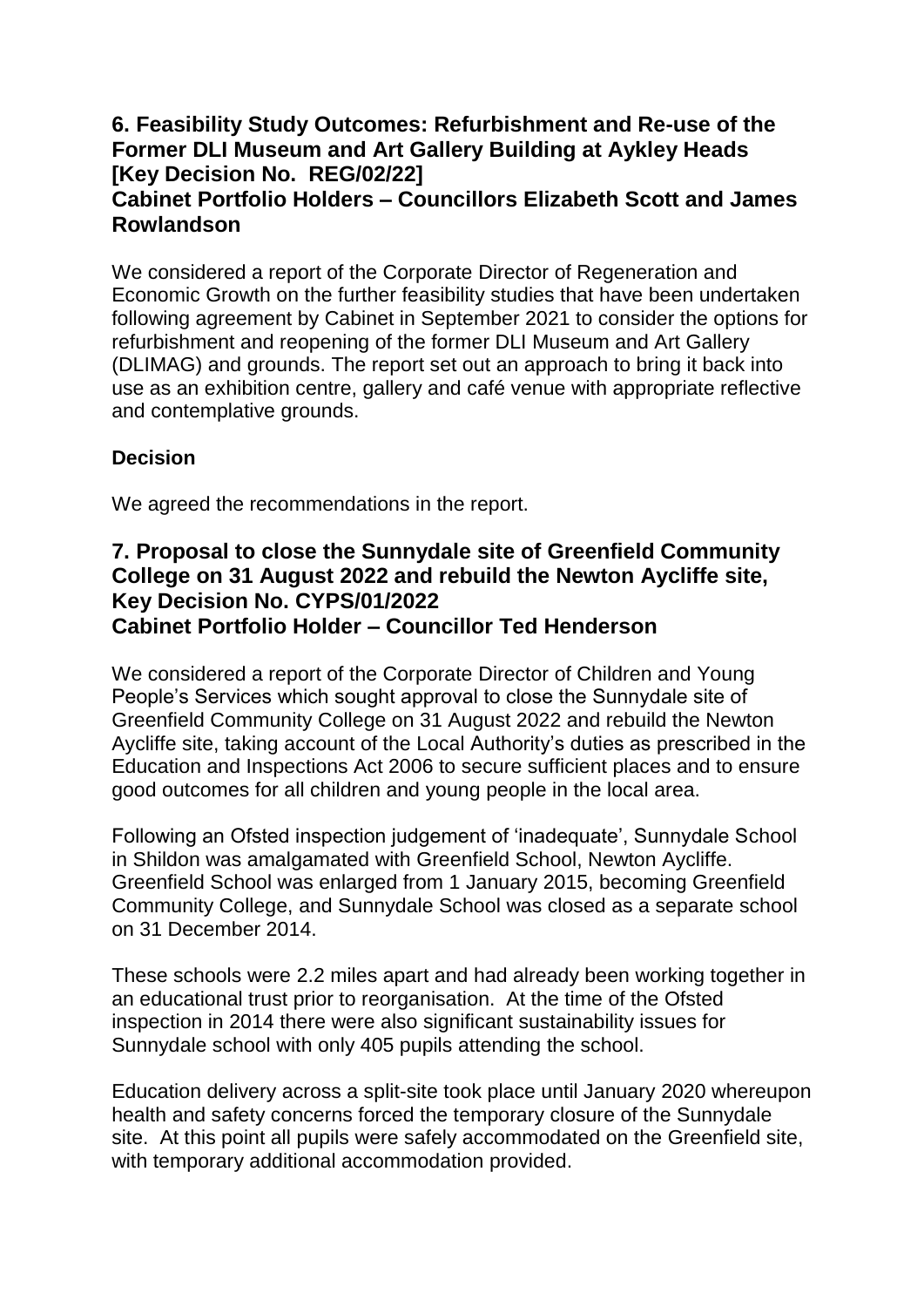The establishment of a single school operating on a split-side model in 2015 did not address the underlying challenges evident before the amalgamation. Pupil numbers had continued to fall as education standards had declined with challenge from both DfE and Ofsted. As a result, the school faced financial challenges compounded by the long-standing site issues.

In addition, the very poor condition of the Sunnydale site particularly, had combined to create a situation that had to be resolved by considering long term options for improved educational provision.

In a report dated 13 October 2021, Cabinet agreed that consultation could commence on a proposal to close the Sunnydale site of Greenfield Community College on 31 August 2022 and to rebuild the Newton Aycliffe site.

Following the completion of the initial consultation process, the Corporate Director of Children and Young People's Services approved the issuing of a statutory notice proposing to close the Sunnydale site of Greenfield Community College on 31 August 2022 and to rebuild the Newton Aycliffe site. The statutory notice was issued on 20 January 2022. During the 4 week statutory representation period, 14 comments were received, 12 in support of the proposal and 2 not in support of the proposal.

#### **Decision**

We agreed to close the Sunnydale site of Greenfield Community College on 31 August 2022 and rebuild the Newton Aycliffe site.

#### **8. Declaration of an Ecological Emergency [Key Decision No. NCC/03/22] Cabinet Portfolio Holders – Councillors Mark Wilkes and James Rowlandson**

We considered a report of the Corporate Director of Neighbourhoods and Climate Change to respond to the Environment and Sustainable Communities Overview and Scrutiny Committee (ESCOSC) report to Cabinet on the consideration of an ecological emergency and to formally declare an ecological emergency for County Durham.

The considerable work of the ESCOSC in assessing evidence on the state of the environment in County Durham and detailed in the circulated report was acknowledged and much appreciated. The findings showed overwhelming evidence for global and national decline in habitats and species, and whilst local data was understandably less extensive it strongly mirrored the national and global trends.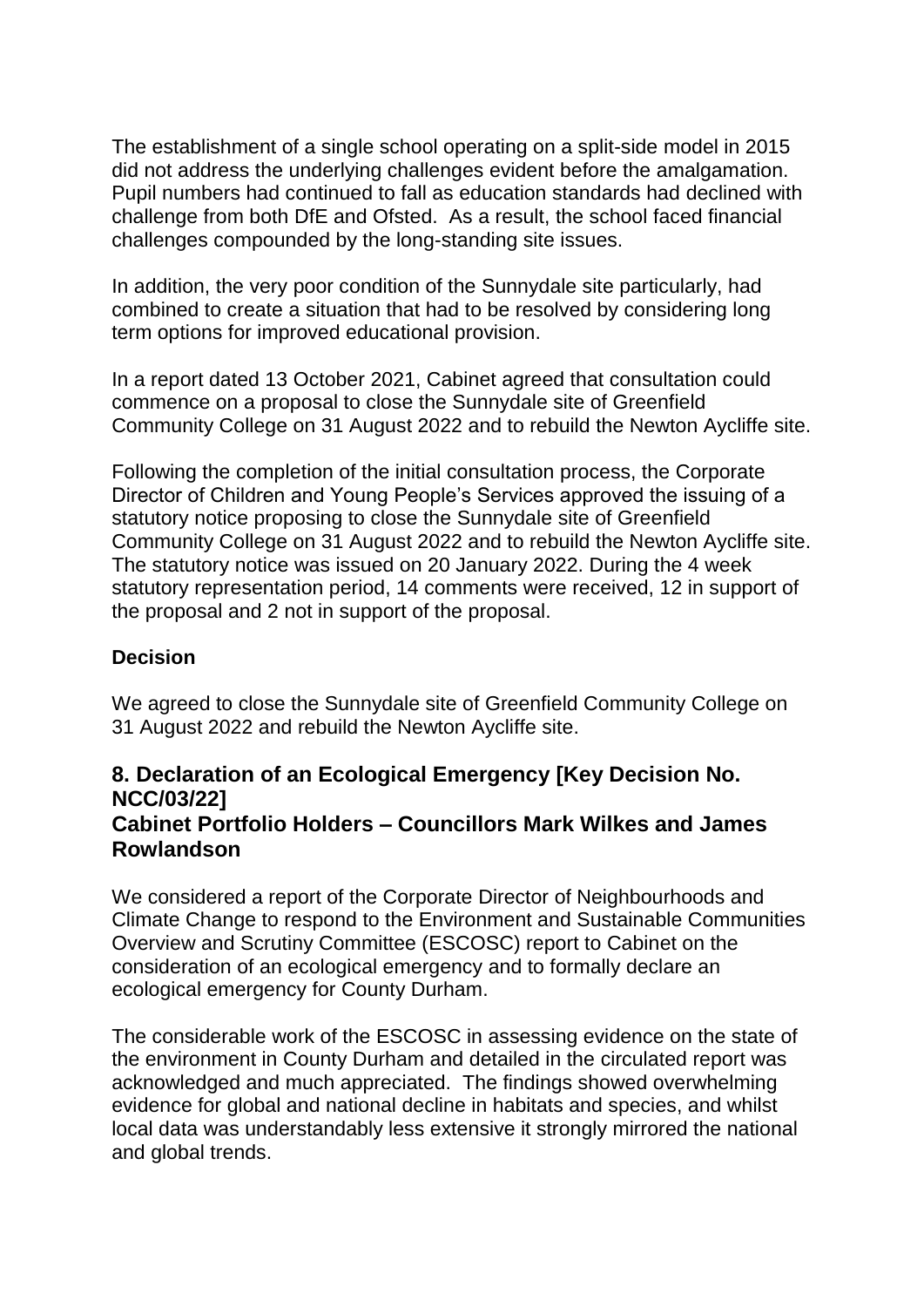County Durham had a rich tapestry of habitats. From its upland peatland and moorland, to the Wear and Tees lowlands with semi-natural ancient woodland, meadows and wetlands, to the magnesian limestone plateau with its species rich pasture and Heritage Coast. This represented not only a valuable resource for biodiversity, and a store for carbon, but an incredible asset for recreation and wellbeing. The environment had of course been shaped by farming, industrial heritage and settlements, and as in the past, human influence would hold the key to improvements in the future.

The ESCOSC report rightly recognised the considerable work being undertaken by the Council and partners in several landscape scale initiatives, habitat restoration and creation, including tree planting and the management of nature reserves. The new investments announced as part of the Medium Term Financial Plan 2022/23 to 2025/26 provided further impetus for this work through the appointment of two nature reserve officers, and staff to promote education/awareness, volunteer investment and the addition of a Local Nature Recovery Strategy Officer.

One of the recommendations from ESCOSC was for the development of an Ecological Emergency Response Plan mirroring, and perhaps in due course merging, with the Climate Emergency Response Plan (CERP). Should this be accepted, then just like the CERP it would need to consider not only what the Council could do with its landholdings and services, but also crucially how it could combine work with partners to influence and support countywide activity which would benefit habitat and species diversity, including farmers and landowners.

In a climate of tight resources, it was essential that our work at both a Council level and as a countywide influencer was targeted to those areas where the biggest impact could be made. Future work and investment in this area would therefore be built in to established Council processes including the annual MTFP planning cycle where capital and revenue expenditure would be considered alongside the needs of other services projects and programmes. Resources would be allocated to maximise the benefits from those available. Additionally external funding would be sought wherever possible to supplement council budgets.

In response to national concerns of ecosystem decline, Government required, through the Environment Act 2021, "responsible authorities" (of which Durham County Council had been selected and agreed to be) to prepare Local Nature Recovery Strategies (LNRS). Whilst formal guidance had yet to be produced on its precise form, it was clear that LNRS must culminate in a statement of biodiversity priorities for the strategy area, and a local habitat map, informed by an assessment of opportunities for enhancement or recovery of our habitats and species. It was proposed that the Local Nature Recovery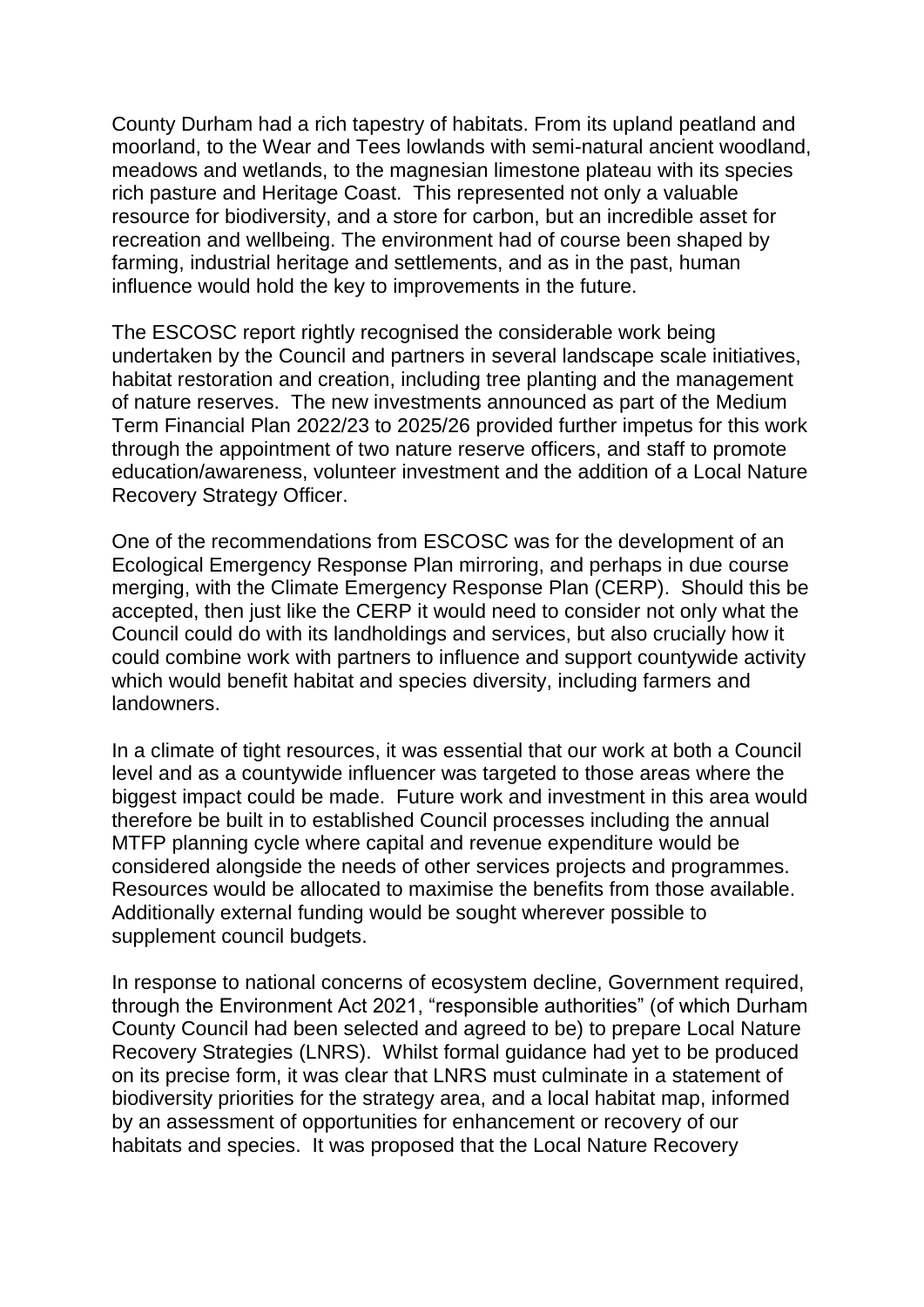Strategy, when produced, would be a key high-level guide to influence the priorities in the Council's future action plans.

Further guidance was awaited from Department of Agriculture Food and Rural Affairs (DEFRA) on the Local Nature Recovery Strategy but this did not prevent the County Council considering what more it could do in further enhancing biodiversity from its own landholdings. Whilst the Council already had 31 designated Local Nature Reserves and an additional 61 sites identified as important for local wildlife, it was fully recognised that the Council's plans would need to go beyond the managed sites to consider what more could be done through different services (clean and green management of open spaces, planning for instance) and key relationships with education, awareness and volunteering. This work in compiling an initial plan could commence immediately.

The decline in natural habitats, species and diversity which were well illustrated in the ESCOSC report were of concern, not just for the sake of wildlife, but the loss of nature diminishes something that enriched the quality of all our lives. It was therefore proposed that the recommendations from ESCOSC be accepted in full, with work examining what the Council could do commencing immediately, and the development of a Local Nature Recovery Strategy to further inform action plans in due course.

#### **Decision**

We agreed to:

- (a) thank ESCOSC for its work detailed in their report in examining evidence relating state of habitats and species across the County, and for its recommendations to Cabinet;
- (b) declare an ecological emergency for County Durham;
- (c) ask for an initial action plan on Council activities in response to this declaration be provided within six months;
- (d) include planning for the ecological emergency in future MTFP planning cycles with a value for money outcome-based focus alongside other projects and programmes;

We also noted that the Council was required to prepare a Local Nature Recovery Strategy, which would, once complete, inform future plans that considered opportunities for enhancing biodiversity both by the Council and countywide partners.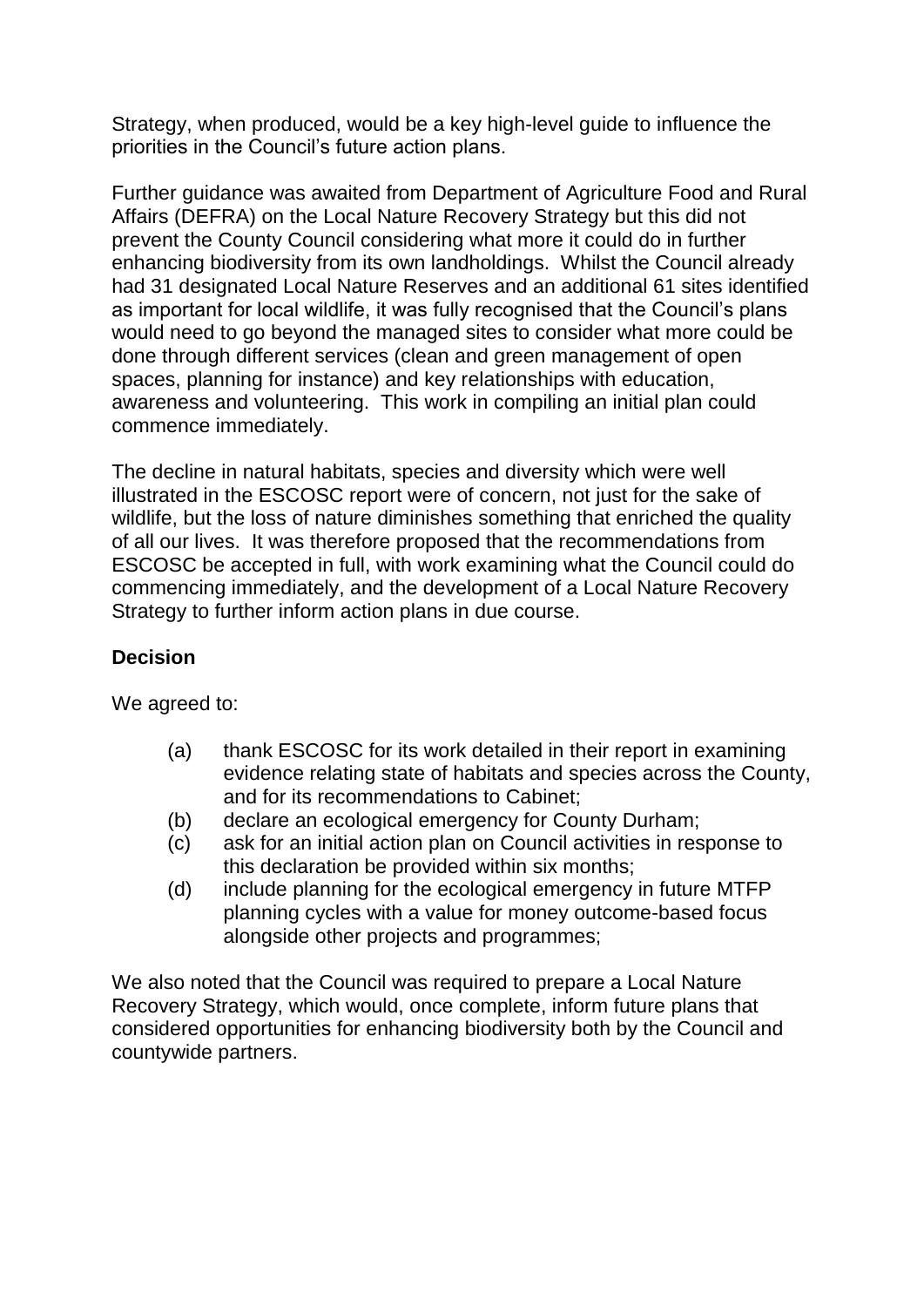## **9. Annual Review of Constitution Leader of the Council – Councillor Amanda Hopgood**

We considered a report of the Head of Legal and Democratic Services and Monitoring Officer which presented the Constitution following the annual review, for adoption by Council.

The Council's Constitution described the four methods by which the Council operated; the Council, the Executive, Overview and Scrutiny and the Committees. It also provided the framework of operation in terms of:

- (a) the rules and procedures to be followed by the Council and committees when conducting their business;
- (b) the decision-making powers of the Council, the Executive, Committees and Officers;
- (c) the financial and contract regulations;
- (d) the rights of the public;
- (e) codes of conduct for councillors and employees;
- (f) members allowances;

The Constitution was reviewed on an annual basis with a fundamental review undertaken periodically. The last review of the Constitution was presented to Cabinet on 24 March 2021 and was presented to Council for adoption on 26 May 2021.

### **Decision**

We approved the delegation of executive powers as set out in the proposed amendments to the officer scheme of delegation at paragraphs 35 - 44 of the report; and recommended that Council agree to the proposed revisions to the Constitution at its meeting on 25 May 2022.

# **10. County Durham Plan: Parking and Accessibility, Developer Contributions and Residential Amenity Supplementary Planning Documents**

**Cabinet Portfolio Holder – Councillor Elizabeth Scott**

We considered a report of the Corporate Director of Regeneration, Economy and Growth to seek Cabinet's approval to commence consultation on:

• the second draft of the Parking and Accessibility Supplementary Planning Document;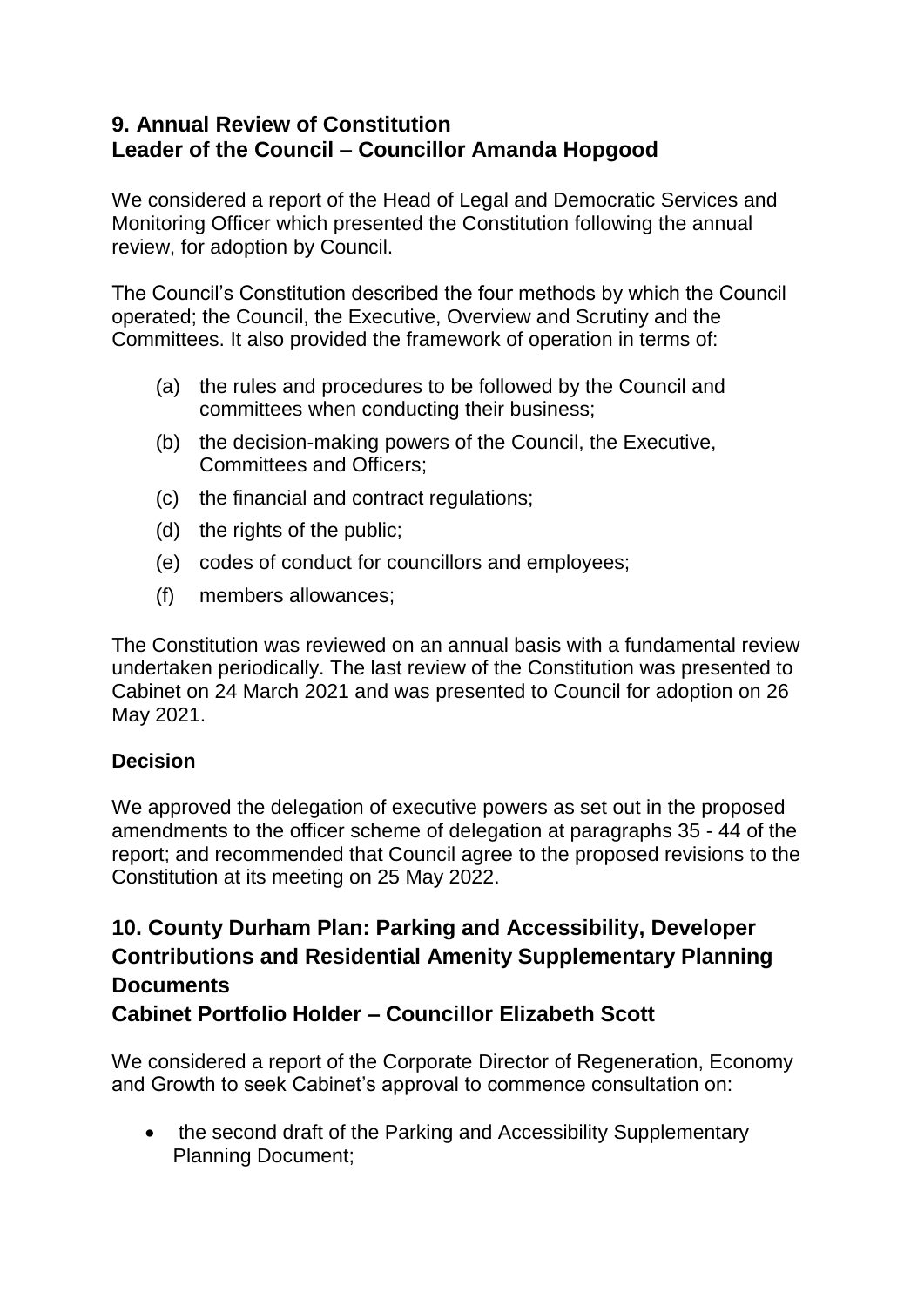- the first draft of the Developer Contributions Supplementary Planning Document; and
- minor alterations to the Residential Amenity Supplementary Planning Document.

All three documents supported the recently adopted County Durham Plan which sought to ensure that County Durham was a successful place to live. work, invest and visit and focussed on supporting and creating vibrant communities.

In order to provide more detailed advice or guidance on policies within the County Durham Plan, Government guidance allowed for the preparation of supplementary planning documents (SPDs). SPDs are capable of being a material consideration in planning decisions but are not part of the development plan. Three SPDs that are specifically mentioned in the County Durham Plan are the Parking and Accessibility SPD, the Developer Contributions SPD and the Residential Amenity SPD. Other SPDs would be prepared in the future.

#### **Decision**

We agreed:

- (i) the second draft of the County Durham Parking and Accessibility Supplementary Planning Document (Appendix 2 of the report) for consultation from 22 April to 3 June 2022. Agreed to delegate to the Corporate Director of Regeneration, Economy and Growth in consultation with the Portfolio Holder for Economic Regeneration and Partnerships the power to make minor modifications and adopt the document following consultation (if significant changes are required then the SPD would need to return to Cabinet for adoption);
- (ii) the first draft of the Developer Contributions Supplementary Planning Document (Appendix 4 of the report) for consultation from 22 April to 3 June 2022;
- (iii) the modifications to the Residential Amenity Supplementary Planning Document (Appendix 5 of the report) for consultation from 22 April to 3 June 2022. Agreed to delegate to the Corporate Director of Regeneration, Economy and Growth in consultation with the Portfolio Holder for Economic Regeneration and Partnerships the power to make minor modifications and adopt the document following consultation (if significant changes are required then the SPD would need to return to Cabinet for adoption); and
- (iv) the modifications to the Highways Design Guide (Appendix 6 of the report) for consultation from 22 April to 3 June 2022. Agreed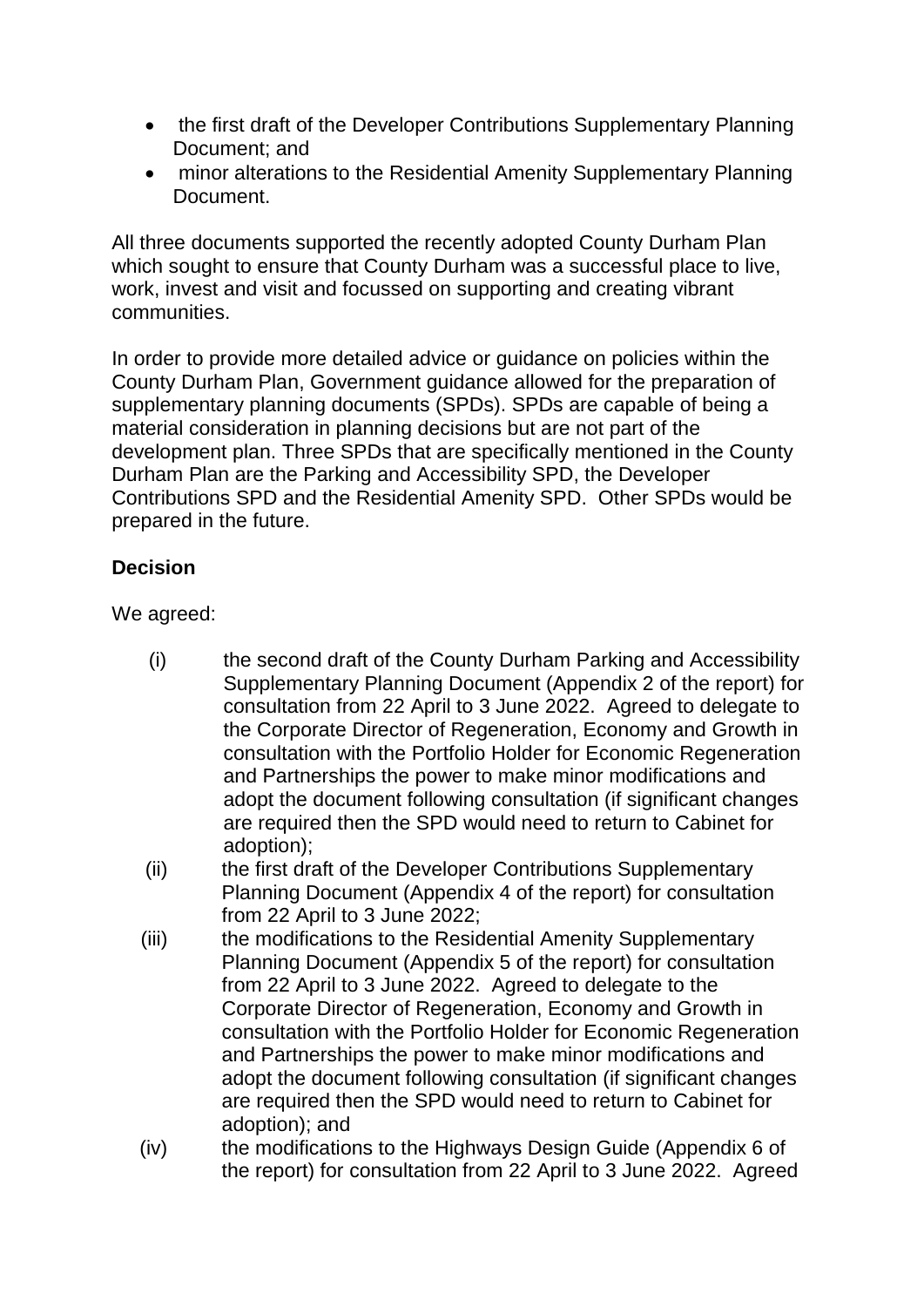to delegate to the Corporate Director of Regeneration, Economy and Growth in consultation with the Portfolio Holder for Economic Regeneration and Partnerships the power to make minor modifications and adopt the document following consultation.

### **11. Updated SEND Strategy for County Durham 2022-24 Cabinet Portfolio Holder – Councillor Ted Henderson**

We considered a report of the Corporate Director of Children and Young People's Services which introduced a new Special Educational Needs and Disability (SEND) Strategy for the County for the period 2022-24.

The current SEND Strategy for County Durham required review and a new strategy had been developed through extensive stakeholder engagement as well as reference to required legislative frameworks, other related County strategies and the public consultation undertaken on the High Needs Block funding.

At the heart of the approach to the SEND Strategy was a vision for children and young people with special educational needs and disabilities that are the same as for all children and young people in County Durham - that they are safe and part of their community, have the best start in life, have good physical and mental health, and gain the education, skills, and experiences to prepare them for adulthood.

The Strategy vision, aims and indicators were consistently supported by all stakeholders. The implementation and further development of the Strategy would be supported by the SEND strategic partnership and agreement to this partnership Strategy was being sought through the Health and Wellbeing board on the 11 May 2022.

### **Decision**

We adopted the SEND Strategy 2022-24

### **12. High Needs Block Funding for SEND and Inclusion Support Cabinet Portfolio Holders – Councillor Ted Henderson and Richard Bell**

We considered a report of the Corporate Director of Children and Young People's Services that provided an update on spend and pressures on the High Needs Block (HNB) of the Dedicated Schools Grant (DSG), which supported Special Educational Needs and Disability (SEND) and inclusion support services for children and young people living in County Durham.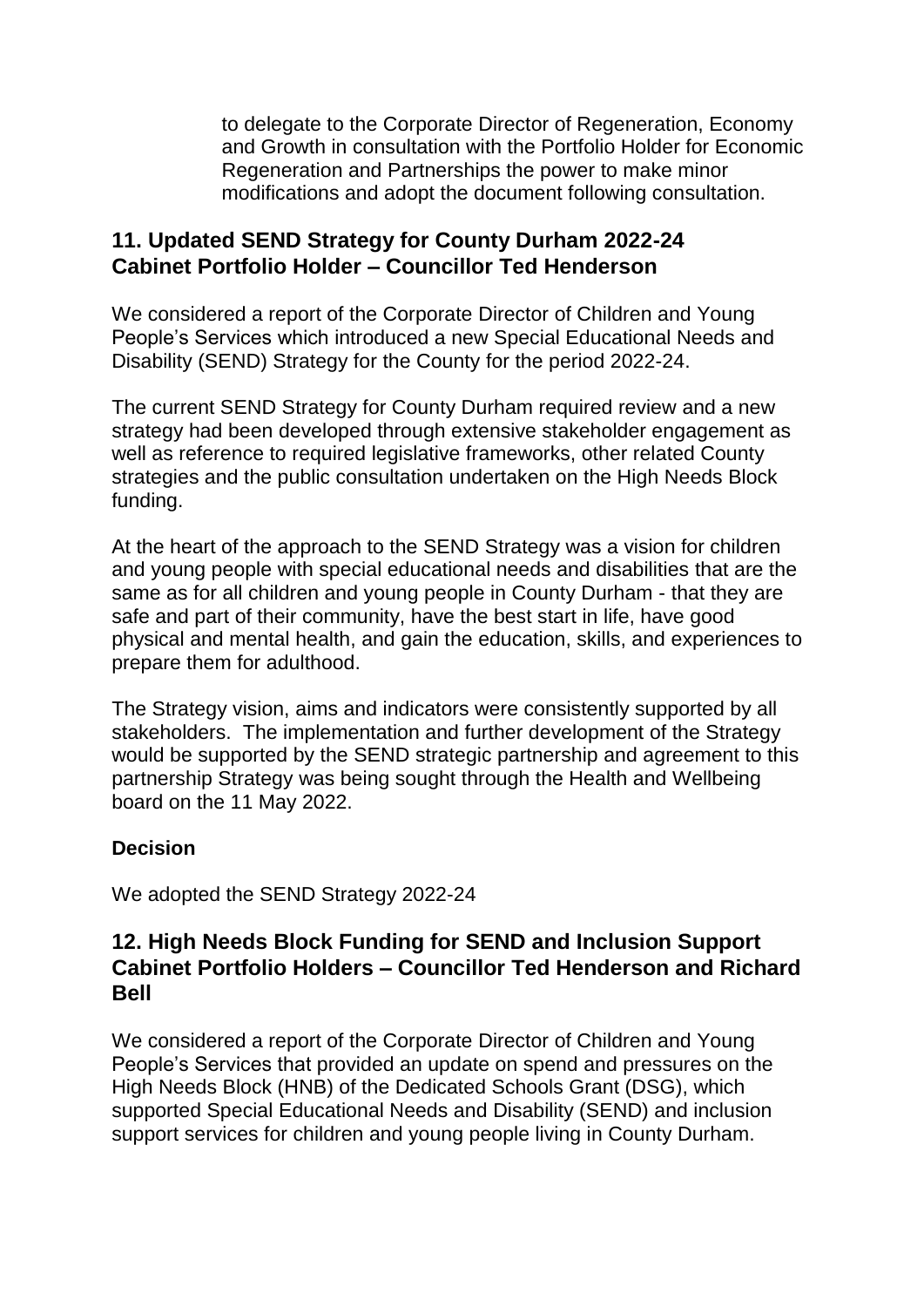The 2021/22 forecast financial outturn position was outlined, along with the latest five-year financial plan and project updates, which collectively aimed to help ensure HNB spending was maintained within budget and the accumulated deficit in the HNB was recovered between 2020/21-2024/25**.**

The HNB budget of the Dedicated Schools Grant (DSG) provided funding for SEND and Inclusion support services for children and young people in County Durham.

There had been insufficient resources to support children and young people with SEND and inclusion needs in recent years. This was due to a combination of factors which included increased demand for services, increased complexity of additional needs in children and young people and austerity in the public sector. This position was replicated in many other local authorities.

Despite some previous support from the Council's own resources, spending pressures resulted in a growing deficit in County Durham's DSG account between 2015/16 and 2019/20.

Spending on SEND and inclusion needs exceeded HNB grant by £8.6 million, and the cumulative deficit on the HNB reserve stood at £5.7 million at the end of 2019/20 financial year.

Following an increase in the HNB allocation in 2019/20 and continued work on the HNB sustainability programme, expenditure from the HNB grant was overspent by £2.3 million in 2020/21. This raised the cumulative deficit on the HNB DSG to £8.0 million at the end of that financial year.

The Quarter 3 Forecast for 2021/22 had predicted a £1.7 million overspend on the HNB budget and a cumulative deficit of £9.7 million, at the end of 2021/22 financial year.

Although expenditure had continued to exceed HNB grant, this was an improved position compared to recent years when overspends were substantially higher.

The HNB Five Year Financial Plan was set to recover the deficit that had accumulated in the HNB by 2023/24.

Work was underway to ensure that services were provided within budget and change proposals relating to the below areas of focus were delivered, as agreed by Cabinet in January 2020:

- Centrally Managed Services;
- Special Schools;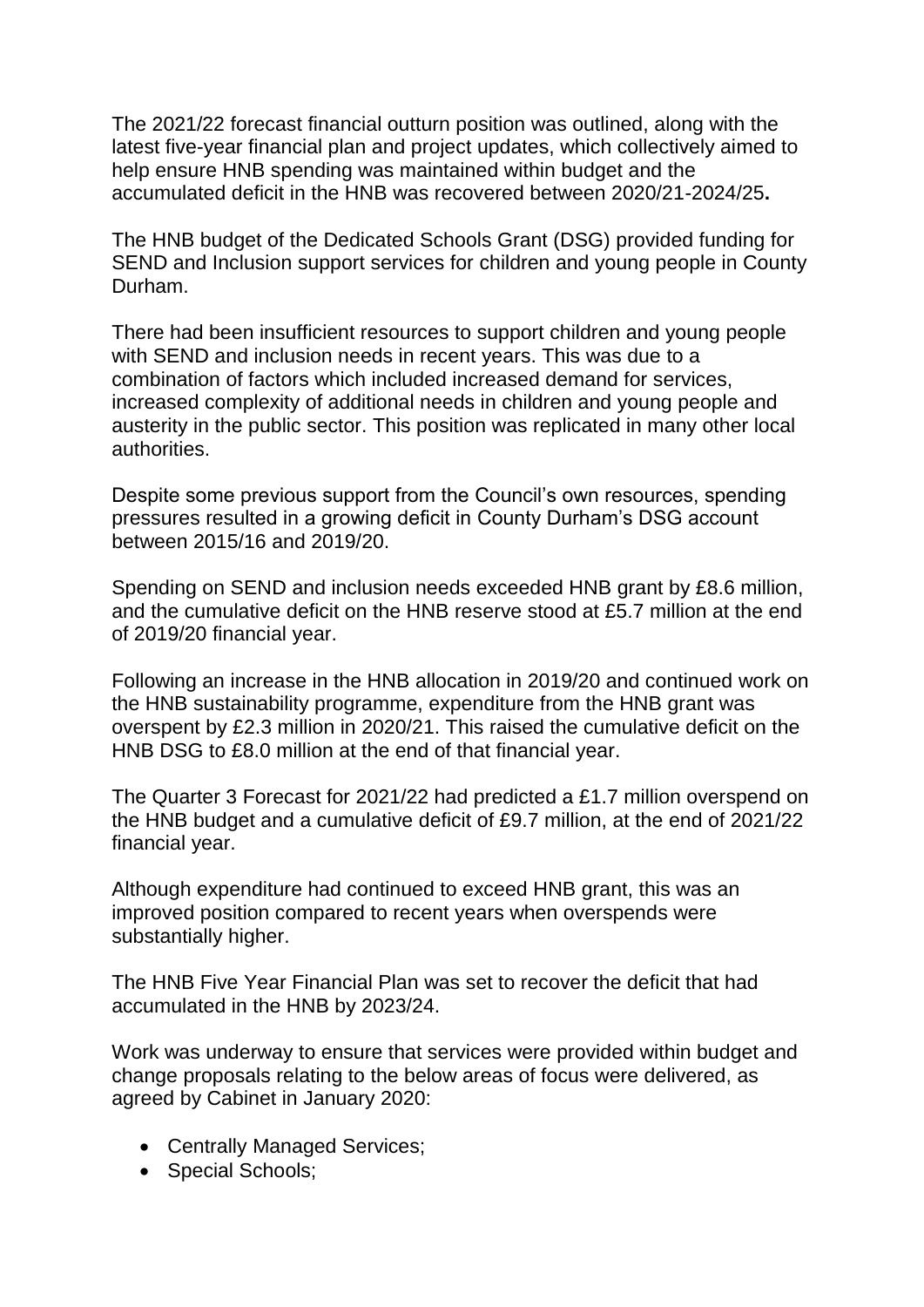- Top-Up Funding (TuF);
- Targeted Support Funding (TSF);
- Post 16 Funding;
- Funding support to Partnerships of Schools;
- Joint Commissioning of Paediatric Therapies;
- Joint commissioning of Equipment, Auxiliary Aids and Adaptations;
- Alternative Provision (AP) and the Pupil Referral Unit (PRU).

The report provided an update on progress on the latest work. The latest financial position and updated HNB five-year financial plan was also presented for Cabinet's consideration.

It was proposed that the SEND and Inclusion Resources Board (SIRB) continued to oversee the implementation of the work programme to deliver the proposed changes, the five-year financial plan and any impact from the continuing coronavirus pandemic. This included plans to review the overall programme during 2022/23 linked with the updated County Durham SEND strategy and the national review of SEND, which was due to be published by the Government in the spring 2022.

### **Decision**

We noted the updated assumptions and forecast position for HNB spend in 2021/22 and the progress on the transformation projects and other work outlined in the report.

We agreed:

- (a) to the updated five-year financial plan for 2020/21- 2025/26 which included a deficit recovery plan for previous HNB overspend to be recovered; and
- (b) the five-year plan being regularly reviewed and updated, including allowing for any impacts from the coronavirus outbreak and subsequent recovery period which may be protracted in relation to SEND support needs; and

### **13. Apprenticeship Strategy 2022 – 2025 Cabinet Portfolio Holder – Councillor Richard Bell**

We considered a report of the Corporate Director of Resources to adopt the council's updated Apprenticeship Strategy for the period 2022-2025.

The council's apprenticeship strategy and programme were an integral part of the council's approach to address current and future skills needs. Apprenticeships helped the Council to attract and retain the very best talent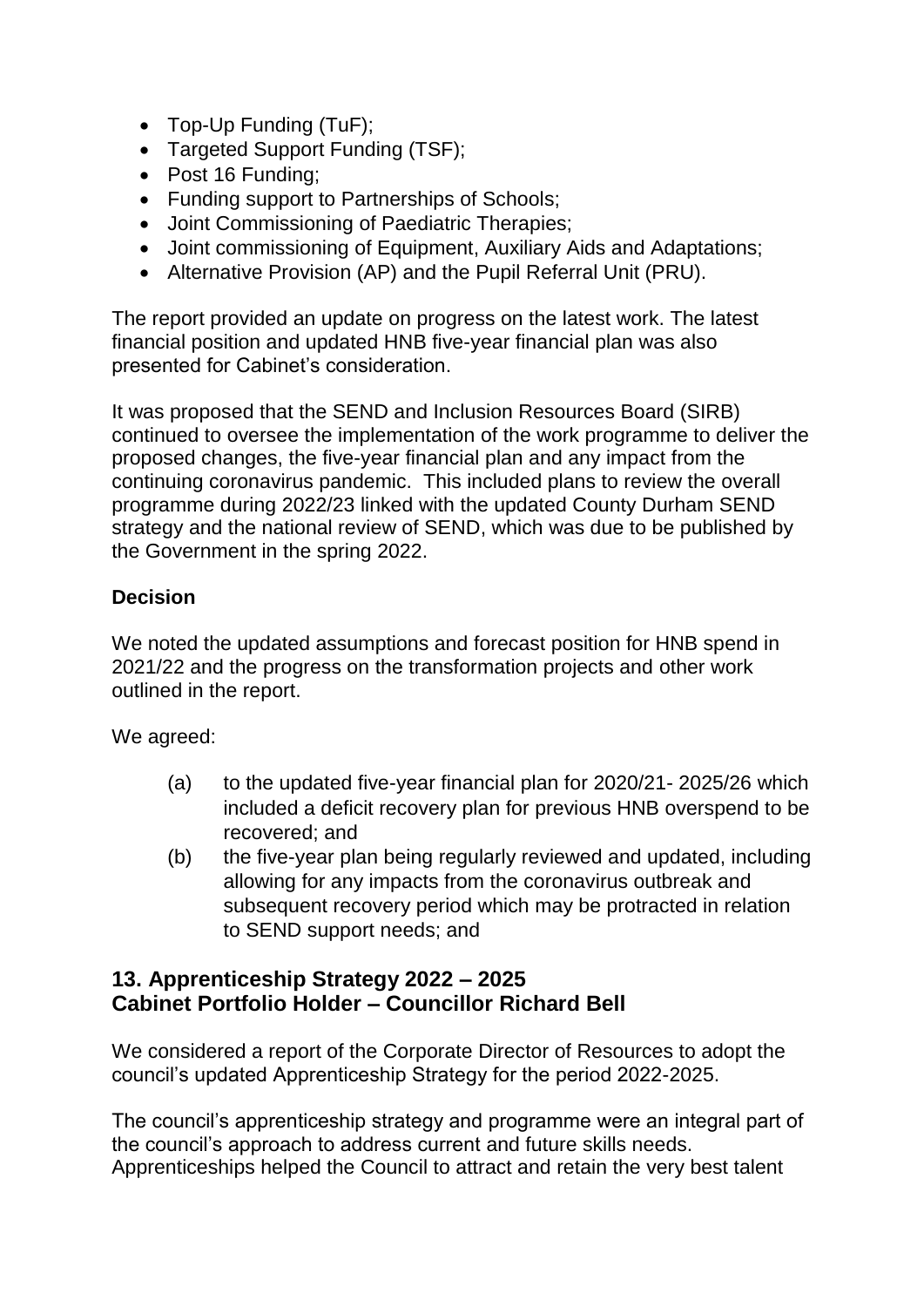and to benefit from a skilled, motivated and flexible workforce to deliver high quality services to the Council's communities.

The strategy was aligned to the council plan and specifically linked to the ambition for a thriving economy with more and better jobs and fewer people suffering from the hardships of poverty and deprivation, most notably through the strategic objectives to give young people access to good quality education, training, and employment, and to help all people into rewarding work. It was also pivotal to the council ambition to create a workforce for the future.

The strategy was also aligned to the Council's Workforce, Regeneration, Procurement, Special Educational Needs and Disabilities (SEND) and Autism strategies together with the council's values and the council's strategic approach to supporting and sustaining care leavers and people with disabilities in employment.

The council introduced its first Apprenticeship Strategy in April 2019 which detailed what the Council wanted to achieve as an employer and the positive action the council would take to increase the number and range of apprenticeships and to support apprentices into sustainable employment with the council as part of the wider Workforce Strategy. The report detailed key achievements made up to 31 March 2022, as part of the strategy.

The Apprenticeship Strategy had been updated to reflect the continued commitment to progressing the apprenticeship programme as part of the Workforce Strategy, which was linked to the strategic workforce planning approach and people strategies.

#### **Decision**

We Cabinet approved the adoption of the updated Apprenticeship Strategy 2022–2025.

### **14. Poverty Strategy and Action Plan Cabinet Portfolio Holder – Councillor Alan Shield**

We considered the report of the Corporate Director of Resources which provided an update on work to ensure a coherent and co-ordinated strategic approach, both within the council and across the Council's partners to address poverty across County Durham.

The report also sought approval to consult on a revised County Durham Poverty Action Plan which set out a comprehensive response to the impacts of the wide-ranging poverty issues within the county.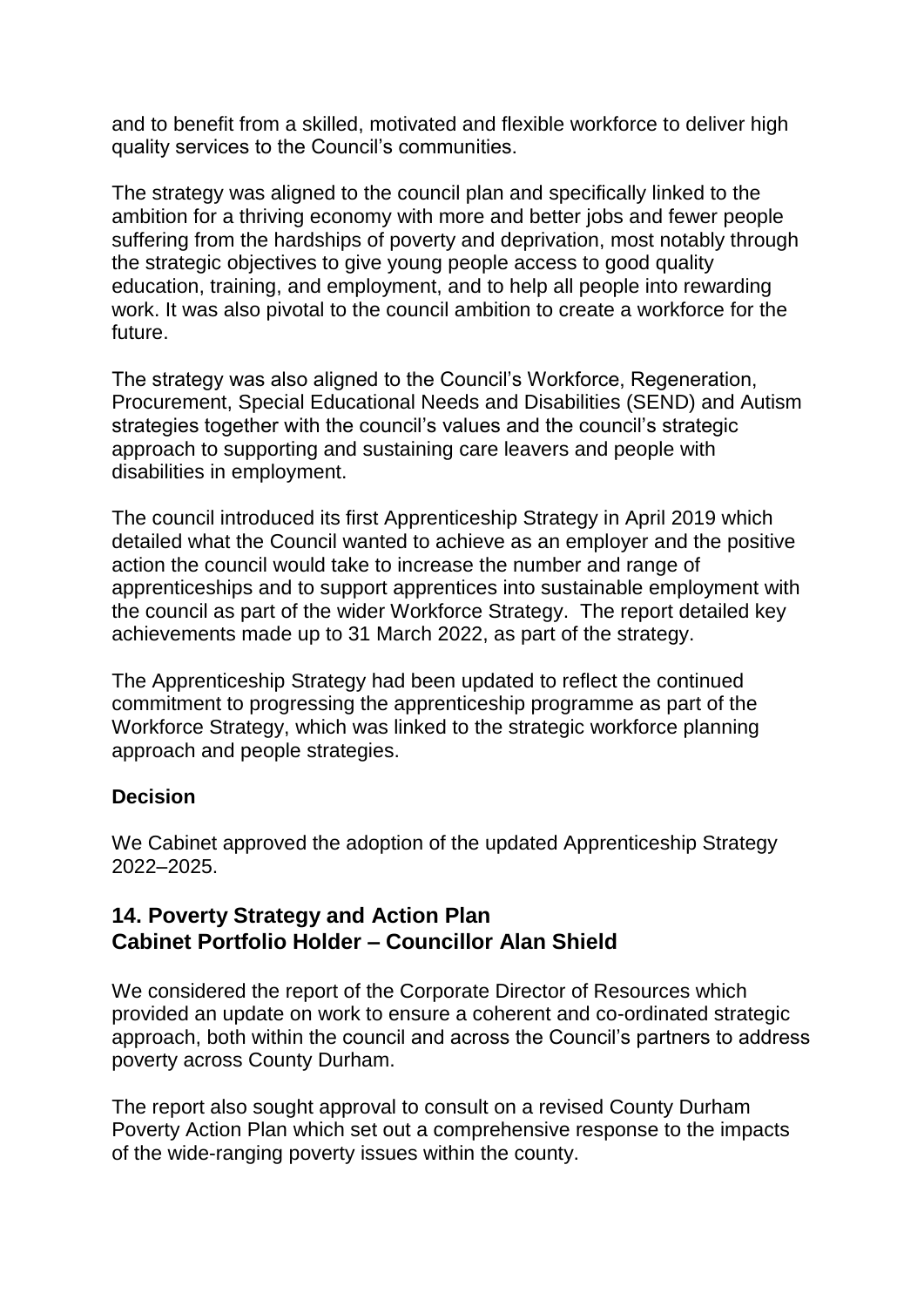In the annual Poverty Issues report to Cabinet on 15 December 2021, information was presented on the progress made by the council and its partners in addressing poverty issues across the county. The report described the work of the council and partners to address and help alleviate the pressures which contributed to vulnerability arising from an individual's inability to meet their personal needs.

The Cabinet report was then presented to Corporate Overview and Scrutiny Management Board. Their feedback influenced the strategy refresh approach.

There were a number of critical factors influencing financial insecurity that had been magnified in recent times. This included the continued impact of the coronavirus pandemic, rising living costs caused by inflationary pressures (in particular in relation to food, fuel, energy and utility costs), and, the economic uncertainty arising from events in the Ukraine which was compounding the squeeze on household budgets.

There were also lasting impacts of financial insecurity in relation to mental wellbeing and health in general. It was therefore imperative that the council and partners continued to consider key information on demand for financial and other support and ensure that low-income households, particularly those in crisis, were supported as much as possible.

The council co-ordinated its efforts to tackle poverty through the Poverty Action Steering Group (PASG). This was a cross-council senior officer group, chaired by the Corporate Director of Resources and attended by the Cabinet member for Equality and Inclusion.

Partnership working was key to tackling the issues arising from poverty and during the pandemic this had been strengthened with the use of additional funding to enable organisations to offer appropriate support when dealing with vulnerable households presenting with financial insecurity.

At the Cabinet meeting in December, it was agreed that the Poverty Strategy and Supporting Action Plan would be refreshed and brought back to Cabinet for consideration.

Work had therefore been undertaken with PASG and across services to consider the overall vision and objectives for the Strategy refresh and the actions which would underpin delivery against the objectives set out in the Strategy.

A draft updated strategy and action plan had been developed as a result of the review process and was presented for consideration. Further consultation was proposed to ensure that partners and other key strategies, such as the emerging Inclusive Economic Strategy were fully aligned. A further report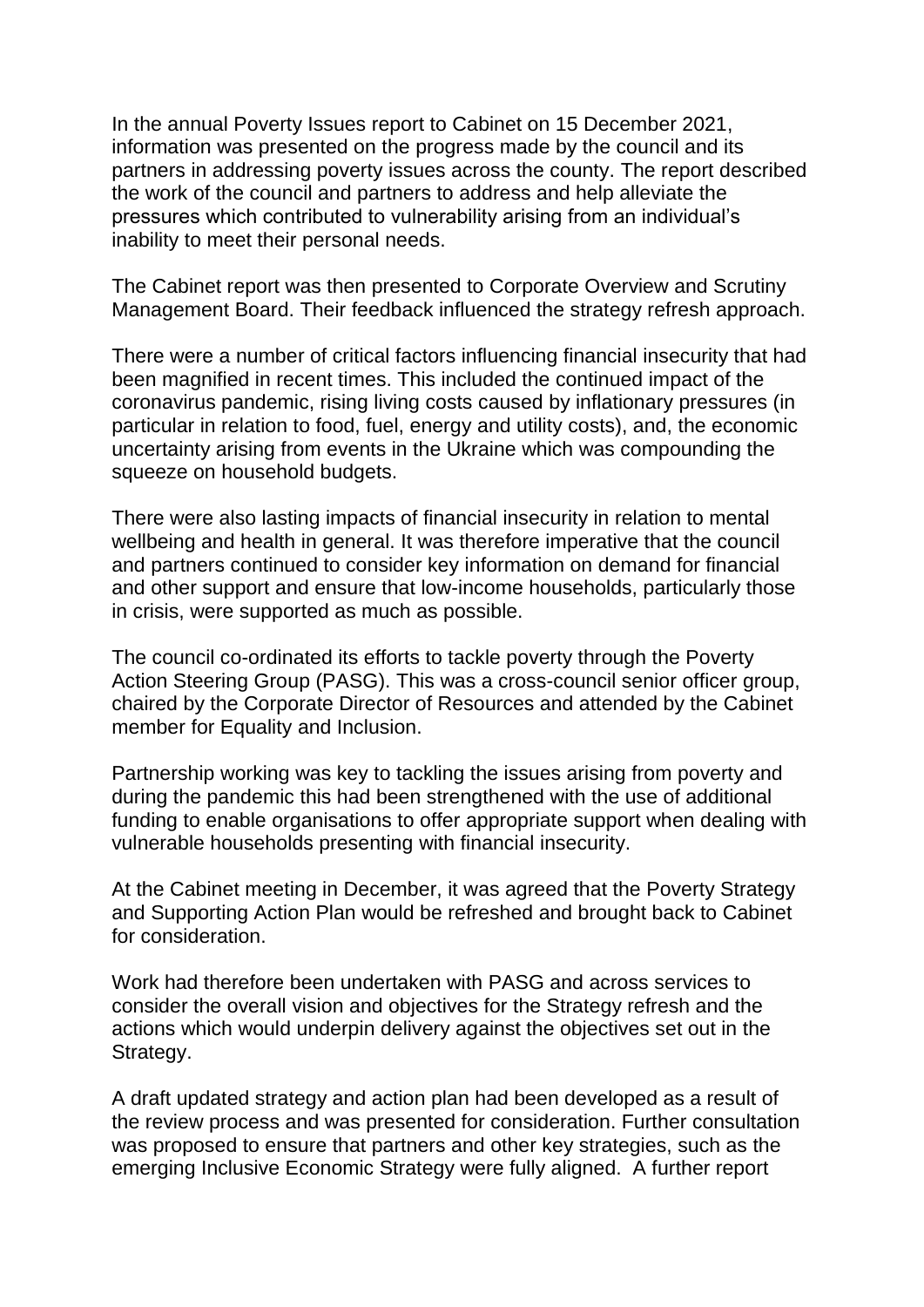would then be brought back to Cabinet following consultation, to update the Poverty Strategy and Supporting Action Plan in line with that feedback.

#### **Decision**

We noted the contents of the report and that a further report be brought back to Cabinet following that consultation to update the Poverty Strategy and Supporting Action Plan in line with that feedback

We approved the revised Poverty Strategy and Action Plan for wider consultation and engagement with partners and stakeholders.

### **15. North East Screen Industries Partnership Cabinet Portfolio Holder – Councillor Elizabeth Scott**

We considered a report of the Corporate Director of Regeneration Economy and Growth that sought approval to contribute to the North East Screen Industries Partnership region-wide development programme, and implementation of the associated Memorandum of Understanding (MOU) with the BBC.

In early 2021, the BBC published a pan-UK commissioning strategy – 'The BBC Across the UK' – and announced its commitment to increase out-of-London production by 10% by 2028 (equivalent to £700m of expenditure). The strategy set out to ensure increased representation of communities throughout the UK across all BBC platforms and increase commissioning spend in the nations and regions.

This reflected one of the public purposes set out in the BBC's Royal Charter: *To reflect, represent and serve the diverse communities of all of the United Kingdom's nations and regions and, in doing so, support the creative economy across the United Kingdom.*

As a result of the new strategy, the BBC had sought to increase its presence in the regions, to improve the diversity of its own commissions and to stimulate the growth of a wider screen industries ecology.

A memorandum of Understanding (MoU) was developed between the BBC and NE local authorities and combined authorities. The MoU established the North East Screen Industries Partnership (NESIP) as the delivery vehicle for joint activity, and set out the intention of the BBC to invest up to £25 million in regional programming over a five year period and a target to seek investment from the region of £11.4 million to support the development of a viable screen industries ecology in the region.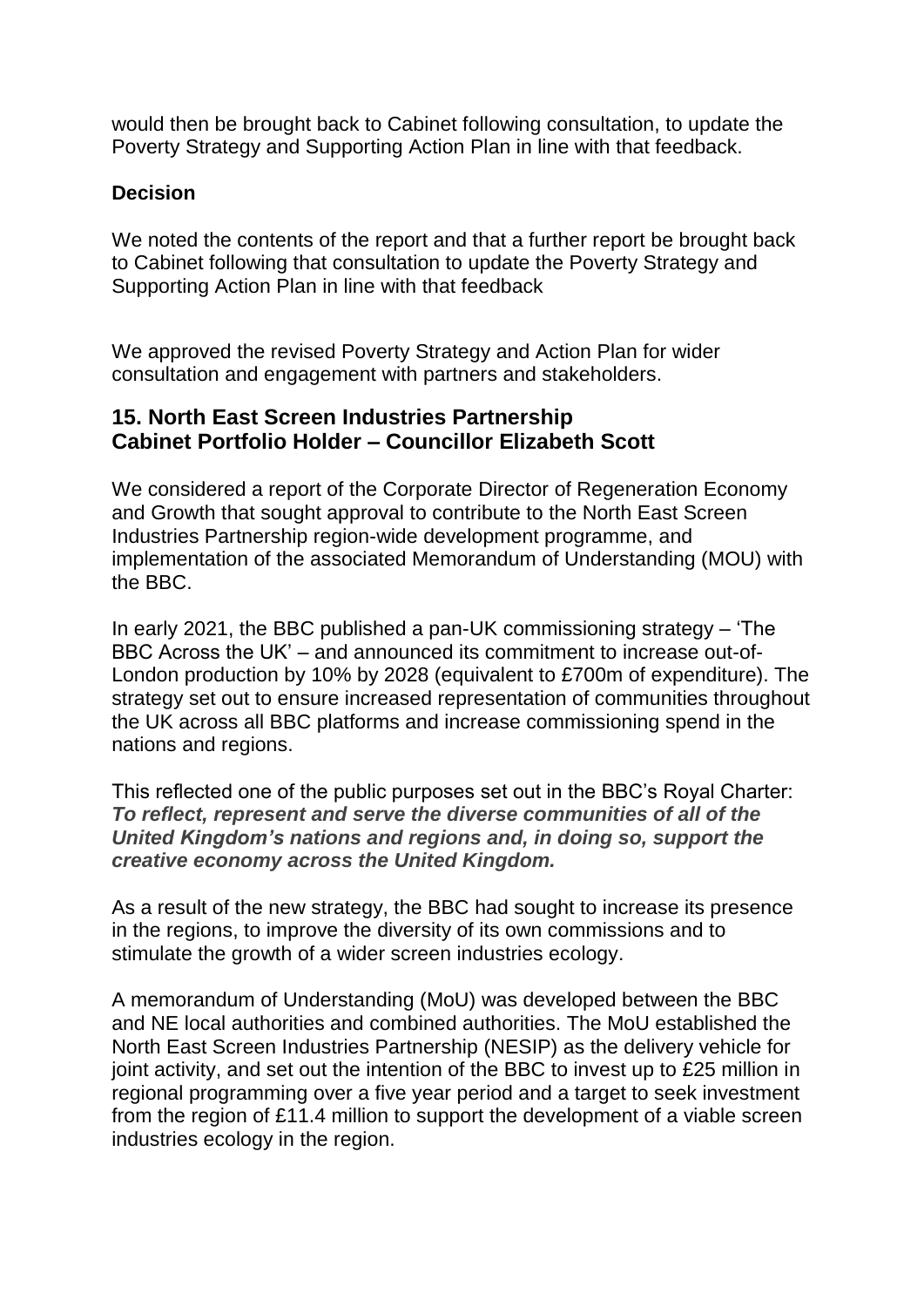The North of Tyne Combined Authority had contracted a broadcast consultant to develop a full business case on behalf of NESIP as a whole and with input from all constituent authorities.

Detailed governance arrangements were undergoing development. Durham's place on the proposed strategic or delivery boards would be defined through the LA7 Chief Executive & Leaders Group. If Durham was successful in its bid for UK City of Culture 2025 it was anticipated that a specific board place would be agreed. Previous UK cities of Culture had all developed formal partnerships with the BBC and other broadcasters.

The activity and development programme undertaken through the MoU would help realise the proposed film and TV strand for City of Culture 2025 and support significant skills development and future employment.

In addition, the anticipated impacts from NESIP would support the growth of creative industries in the region and the county. Research carried out by Durham University for Durham's UK City of Culture bid identified that spill-over and multiplier impacts were more likely in Creative Industries than in other sectors and that there was evidenced potential for growth in the county's creative industries sector.

#### **Decision**

#### We:

- (a)Approved a financial contribution of £158,481 to be made to the North East Combined Authority (NECA), in respect of the development programme to be implemented during the 2022/23 financial year, funded from corporate contingencies in year.
- (b) Authorised the Corporate Director of Regeneration, Economy and Growth, in consultation with the Corporate Director of Resources the Cabinet Member for Economy and Partnerships and Cabinet Member for Finance to agree the associated Business Case and delivery arrangements relating to the MoU on the terms set out in the report in conjunction with NECA and its constituent local authorities, the North of Tyne Combined Authority (NTCA) and the Tees Valley Combined Authority (TVCA).
- (c) Authorised the Corporate Director of Regeneration Economy and Growth in consultation with the Corporate Director of Resources, Cabinet Member for Economy and Partnerships and Cabinet Member for Finance, to approve the terms of a Grant Funding Agreement with Northern Film and Media (as the regional screen agency) in respect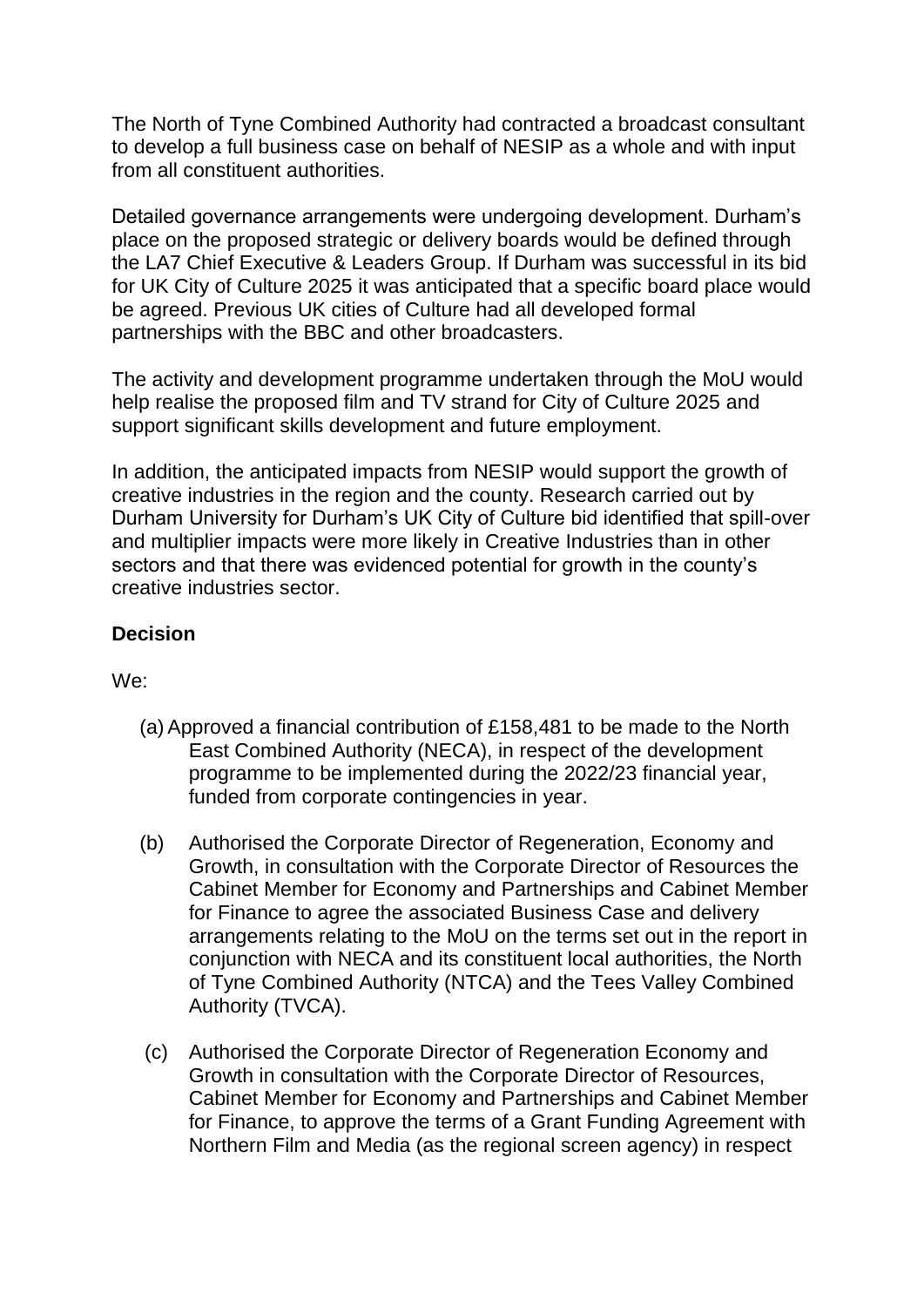of the 2022/2023 financial contribution alongside the equivalent contributions of the constituent local authorities within NECA.

(d) Noted that any recurring commitment beyond 2022/23 would need to be included in MTFP(13) planning and be subject to a separate report in line with the outcomes of the business case being developed through the North East Screen Industries Partnership (NESIP).

## **16. Tees Valley Energy Recovery Facility Local Authority Special Purpose Vehicle, Key Decision No. NCC/02/22 Cabinet Portfolio Holder – Councillor Mark Wilkes**

We considered a report of the Corporate Director of Neighbourhoods and Climate Change to update Members on progress since Cabinet approval was gained on 8 July 2020 to participate in a joint procurement for a residual waste treatment solution, the Tees Valley Energy Recovery Facility.

### **Decision**

The recommendations in the report were approved.

## **17. Durham County Council Headquarters Alternative Options Assessment [Key Decision: REG/04/22] Cabinet Portfolio Holders – Councillors James Rowlandson and Richard Bell**

We considered a joint report of the Corporate Director of Regeneration and Economic Growth and the Corporate Director of Resources which was the third in a series of reports reviewing the plans to occupy the newly constructed building on The Sands in Durham City. The report considered the options for the location of the Council's Headquarters (HQ) and the functions and use of its estate to support wider economic objectives for the county should the Council not occupy The Sands site. The report set out a proposal to dispose of The Sands site, (excluding the surface car park area and new multi storey car park), subject to planning. The Cabinet considered the key business case requirements and value for money, including economic, financial, commercial, management and strategic objectives.

On 16 June 2021, Cabinet agreed to review the options for use of the newly constructed Durham County Council Headquarters (HQ) at The Sands in Durham City and to set out an approach for reviewing the options for the Council's HQ functions.

The building at The Sands had been completed, however, the common land de-registration process had resulted in additional unforeseen and unbudgeted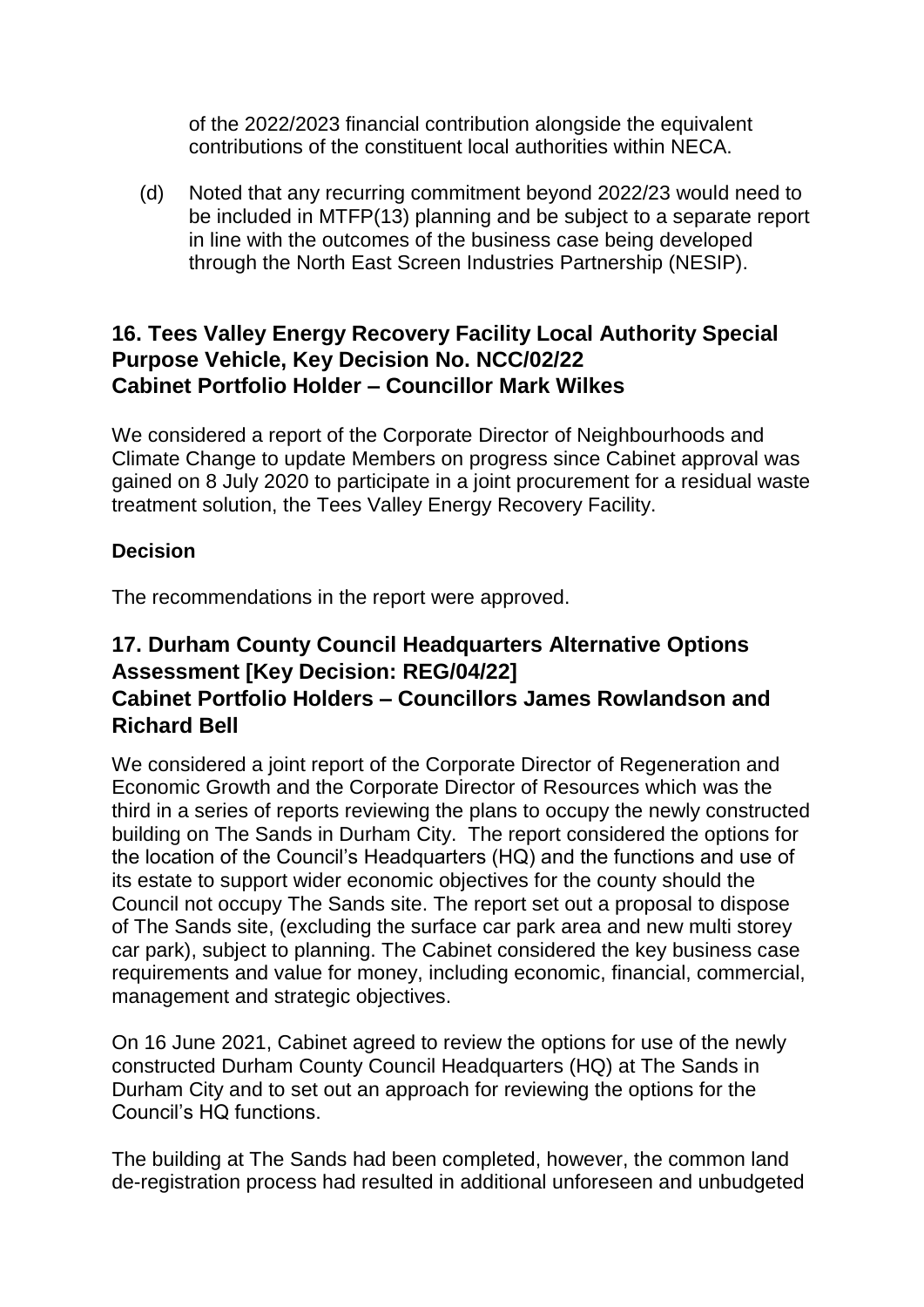costs of circa £2.1 million having been incurred to practical completion. This had resulted in an overall development spend of £51.2 million.

The additional costs could be largely offset should the Council choose not to occupy the building as the planned investment in audio-video/ICT infrastructure and new furniture and fittings, which were included in the original budget sum, could be saved. This reduced the overall additional spend incurred to a forecast £0.6 million, which could be financed from capital contingencies and would require a revised development budget of £49.7 million.

On 29 September 2021, we agreed to a number of recommendations regarding the future of the Council's estates strategy and Council HQ functions. It was agreed that further work would be undertaken on alternative options for office accommodation and committee space for the Council. The protection of the strategic employment development site at Aykley Heads and future demolition of the existing County Hall building was also agreed. The need to meet public interest and value for money considerations underpinned the September 2021 report and these considerations were required to inform any change to the original plans for the Council to occupy The Sands building.

Cabinet agreed that the viable alternative to the Council occupying the new HQ building on The Sands would be for the disposal of that the building or the letting of the building to a single third-party occupier within a reasonable timescale and to conclude the position by Summer 2022. The September 2021 report identified the difficulties in securing interest in a building of this size, noting that another single occupier would likely be the only viable alternative. We noted the high-level risks and issues that would require consideration prior to any final decision not to occupy the building on The Sands and to dispose of it.

The September 2021 report also advised that a third party had expressed an interest in acquiring the building. It was agreed that negotiations with the third party would progress on a subject to contract basis, whilst at the same time, a business case for an alternative accommodation strategy would be prepared. The interest from a specific third party was referenced in the report, but not formally identified at that time due to commercial confidentiality.

The interested third party, Durham University, sought to acquire the building to enable the development of the University business school. The use of the building, readiness of the University and the heads of terms agreed for the purchase price were the key factors in the justification for the disposal to a 'special purchaser' in this case.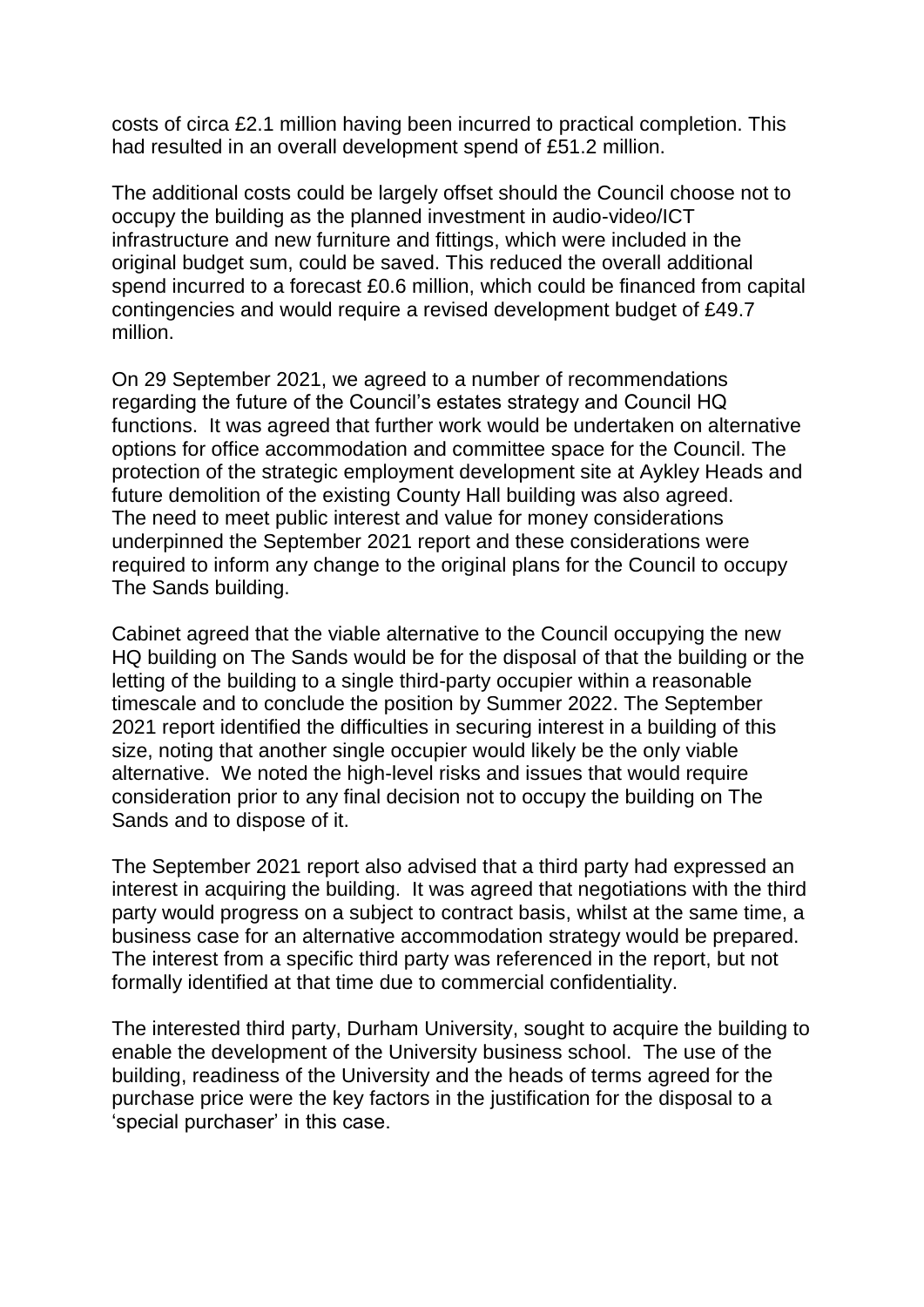Durham University Business School (DUBS) and its strong global reputation would provide an important economic asset to the overall development. The University also had a key role in enabling and supporting an inclusive economy. The University had presented clear evidence of a readiness to move forward with the business school, subject to planning.

It was agreed that any negotiation with the third party must be concluded no later than three months following approval of any viable alternative office accommodation strategy, which was anticipated to be Summer 2022.

It was agreed that if a satisfactory outcome from negotiations with the interested third party could not be reached within the timeframes set out in the report, or if a viable alternative office accommodation strategy was not found, then the Council would occupy the building on The Sands as its new HQ.

The proposed disposal to the University was subject to planning approval of a change of use for the existing site to support the use as a business school (use for education purposes). A planning application led by the University is expected to be considered by the County Planning Committee in July 2022. The report provided Cabinet with the outcome of the negotiations with the University and the business case for disposal, including the broader economic outcomes and the alternative Council office accommodation strategy that could be implemented. The report addressed the public interest and value for money considerations that needed to inform any change in the original plans for the Council to occupy the building on The Sands.

Underpinning the recommendations set out in the report were a range of issues, not only the importance and opportunity to ensure a high performing and consistent approach for publicly accessible, workforce accommodation and space, but also the opportunities to achieve strong economic objectives releasing wider development for the county, a strong commercial outcome for public money and an alternative accommodation plan that meets the Council's needs.

A number of key areas were considered as part of the business case:

- (a) demonstrating a strong financial position from progressing the alternative options;
- (b) a clear economic case that meets the Council's aspirations for levelling up and an inclusive economy;
- (c) the connectivity of the development of the Council's estate with broader regeneration master plans for the county including the Aykley Heads strategic employment site development;
- (d) the need to ensure that climate change is considered in the proposals; and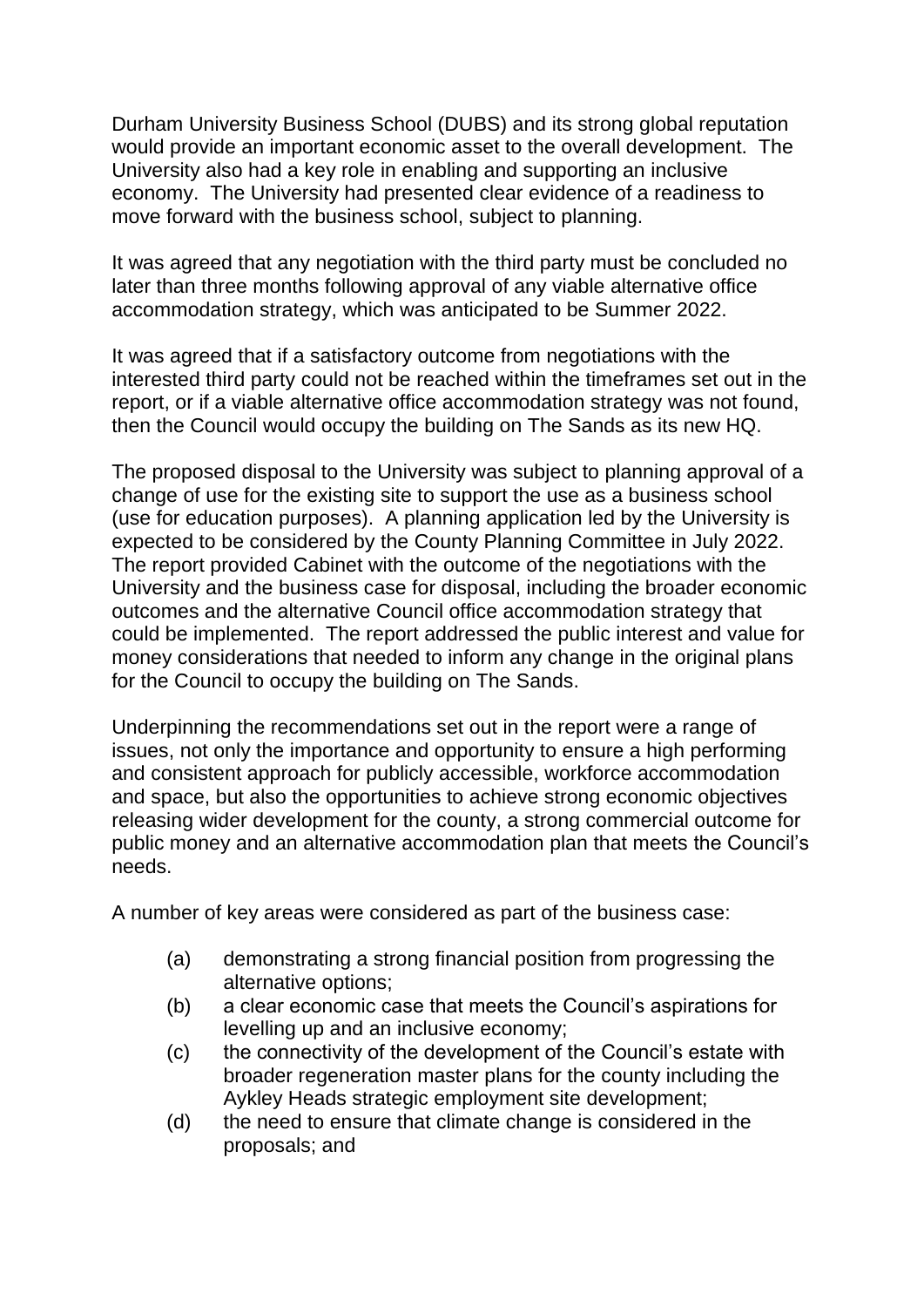(e) ensuring that the development of the estate can reflect the needs of the Council to deliver effective services and workforce wellbeing.

Technical reviews to assess the key aspects of the strategic, economic, financial, commercial and the management case for the proposals were undertaken. This included understanding the costs and comparison of the benefits of the alternative estates strategy, against the original business case for occupying the building on The Sands. Additional work would be required on the detailed development and assurance of the project as it is was implemented. In reviewing the preferred option for the alternative estates strategy, the following options and building scenarios were considered:

**Aykley Heads, Plot C**, offered potential to provide a flexible space in a building that would be available within a relatively short timescale. Consideration would need to be given to the grant funding provided by the LEP to part finance the construction.

Conclusion: To be further considered as part of an alternative accommodation strategy.

**Aykley Heads, Plot D** Development Site offered the potential to provide flexible dual use civic space for the Council and, importantly, conferencing accommodation and facilities for the broader Aykley Heads development, along with office accommodation. The overall size of accommodation could be adjusted to reflect need.

Conclusion: To be further considered as part of an alternative accommodation strategy.

**Durham Salvus House** is currently occupied by Business Durham and a number of small businesses. If this building were to be used to accommodate additional Council staff, businesses would need to be relocated.

Conclusion: Due to the impact and disruption for businesses already located in this site, this option was not considered appropriate for further consideration.

**Spennymoor Education Development Centre** was extensively used by schools and a significant refurbishment and/or extension was not considered to represent the best option for the accommodation requirements set out in the report given the impact on existing users and wider implications on timescales for the development of the wider Aykley Heads site.

Conclusion: It was not considered appropriate for further consideration.

**Meadowfield Annand House** provided limited scope for additional office accommodation of the scale required.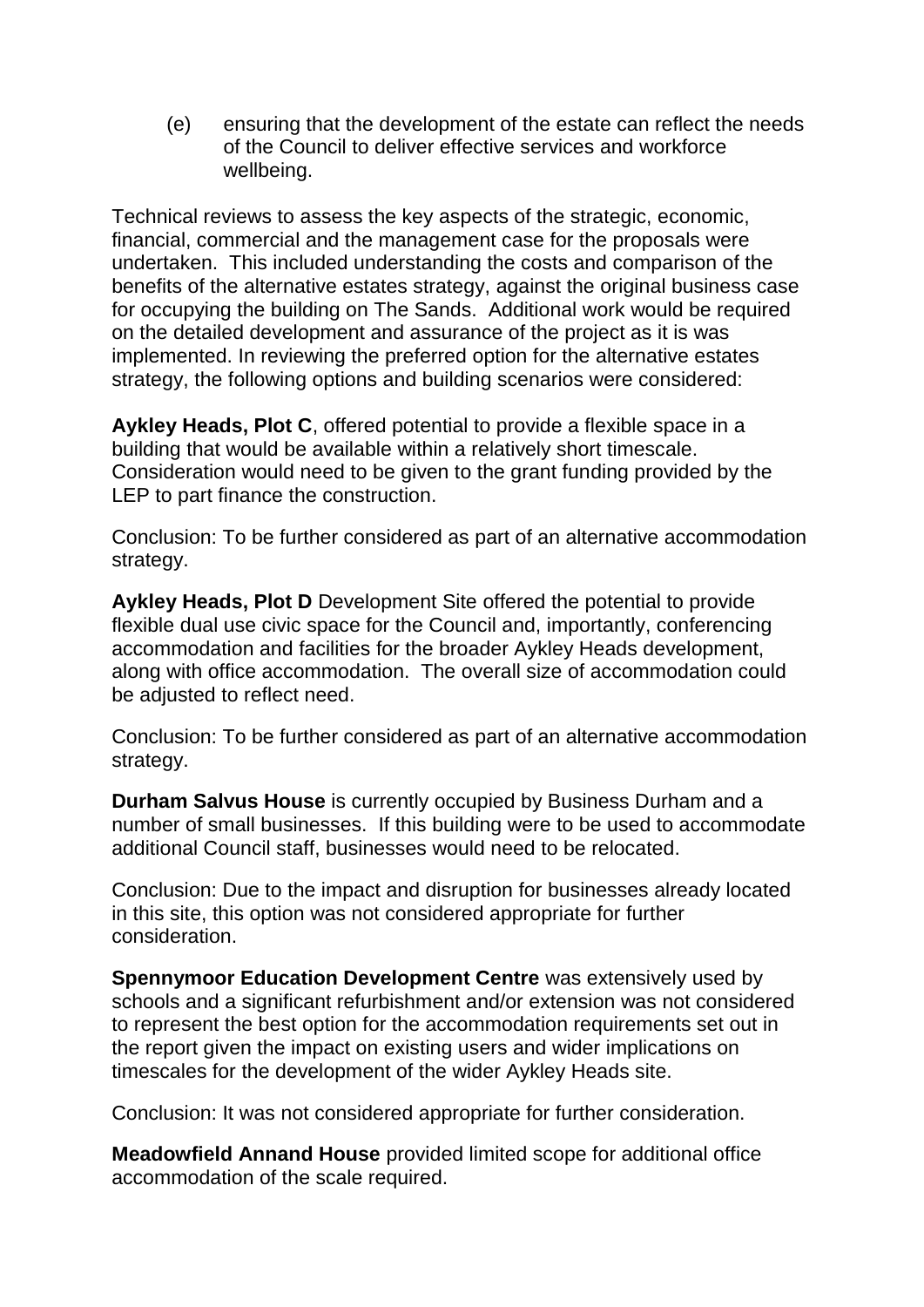Conclusion: It was not considered appropriate for further consideration.

**Durham Priory House** was currently leased out by the Council. Any Council occupation would require the current lease to be terminated with a resulting risk of the occupant relocating outside of the County Durham area.

Conclusion: It was not considered appropriate for further consideration.

**Tanfield Lea Comeleon** House had limited scope to provide additional office accommodation of the scale required.

Conclusion: It was not considered appropriate for further consideration.

**Stanley Front Street** was a vacant building which significantly detracted from the Town Centre and future investment opportunities. Although refurbishment costs were higher than for other buildings, bringing the building back into use as office accommodation as part of this strategy would bring broader regeneration opportunities and outcomes.

Conclusion: To be further considered as part of an alternative accommodation strategy.

Taking account of the desired objectives, the preferred alternative accommodation strategy consisted of occupation of the building currently under construction at Plot C, Aykley Heads, a new build civic centre incorporating a conferencing facility at Plot D, Aykley Heads and the refurbishment of the former Customer Access Point building at Front Street, Stanley, which were recommended for the following reasons:

- a) considers the estate as part of a broader plan for regeneration:
- b) provided flexibility for the Council's office accommodation;
- c) allowed for increased use of existing assets;
- d) provided the option for civic accommodation to be used as a conference facility for the wider Aykley Heads employment site, which would enhance marketing opportunities for the Aykley Heads site;
- e) overall, the revised estates strategy sought to deliver against a range of objectives to meet a balanced outcome and ensure value for money.

We also considered a separate, private report which included information considered to be exempt under paragraph 3 Schedule 12A of the Local Government Act 1972.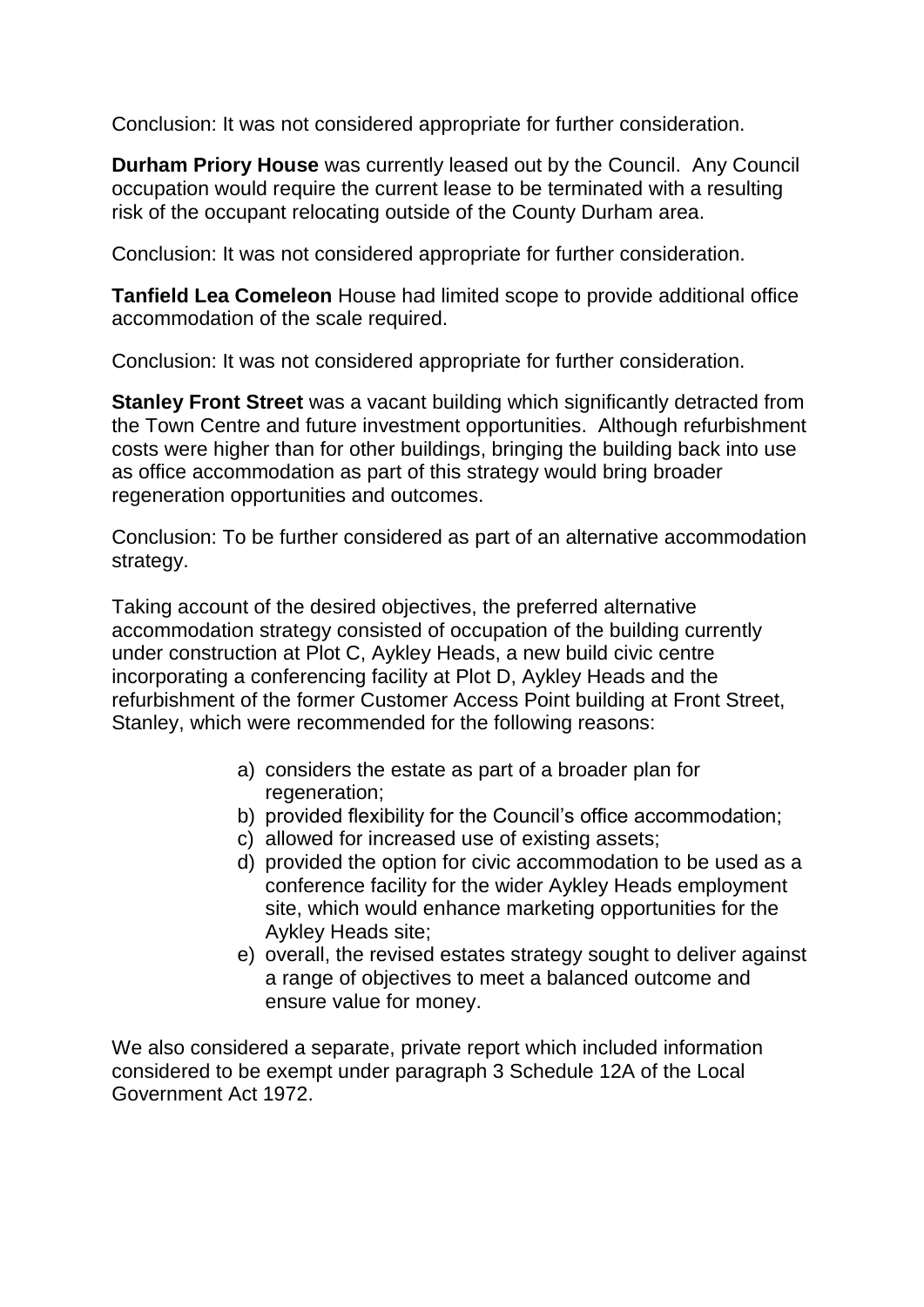### **Decision**

We:

- (a) noted the work that has been undertaken to review the Council's current main office estate and office accommodation requirements, to reflect the needs of the business and the ways of working post Covid, and the business case underpinning the preferred alternative office accommodation strategy set out in the report;
- (b) noted the options set out in the report to provide an alternative HQ and office accommodation, including the proposal for a new civic site for the authority which provides an opportunity for wider events space at Aykley Heads and will enhance the attractiveness of the site to prospective occupiers;
- (c) agreed the preferred office accommodation option for a new build civic centre at Aykley Heads Plot D, use of the building under construction, Plot C at Aykley Heads for office accommodation and refurbishment and use of the former Stanley Customer Access Point;
- (d) noted the flexibility to review the scope and scale of the new build and refurbishment areas to reflect any changing requirements which could include bringing other buildings into the strategy. Authority for such changes to be made to be delegated to the Corporate Director of Regeneration Economy and Growth and Corporate Director of Resources in consultation with the Cabinet Members for Resources, Investments and Assets and for Finance;
- (e) noted that this strategy will be further developed considering technical delivery, legal issues, consultation and further detailed appraisals commensurate with a development of this type and scale;
- (f) agreed to progress with the disposal of the building on The Sands, to exclude the surface car park area and multi storey car park, to Durham University. The disposal to be subject to planning permission for a change of use to enable the building to be used as the University's business school;
- (g) delegated authority to the Corporate Director of Regeneration Economy and Growth and Corporate Director of Resources in consultation with the Cabinet Members for Resources, Investments and Assets and for Finance to agree the detailed terms of the disposal;
- (h) agreed that should the University not move forward with the acquisition within timescales set out in the report, that the Council moves into the existing building on The Sands;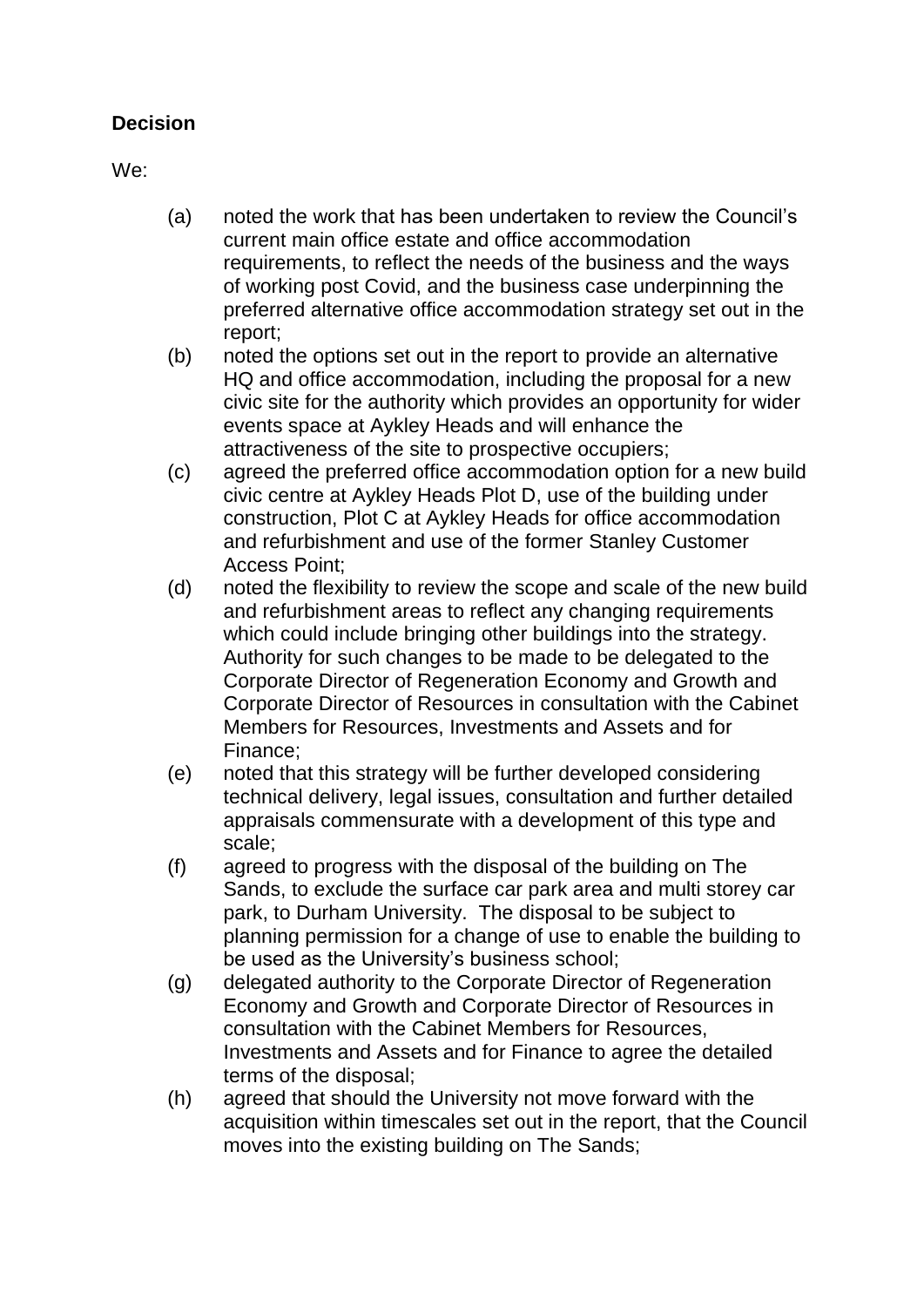- (i) agreed that any surplus funds from the disposal that are not otherwise required for the delivery of the Council's revised estate strategy will be available for MTFP planning purposes and can be considered for a range of investment opportunities including levelling up investment across the wider county;
- (j) agreed that the capital budget for The Sands development is increased by £0.6 million, financed from capital contingencies, on the basis of the building being sold to Durham University, or £2.1 million if retained and occupied.

### **18. Council Plan 2022-2026 [Key Decision: CORP/R/22/04] Leader of the Council – Councillor Amanda Hopgood**

We considered a report of the Corporate Director of Resources which presented the draft updated Council Plan for the period 2022-2026, prior to it being submitted for consideration and approval by Full Council in June.

The Council Plan was Durham County Council's primary corporate planning document. It detailed Durham County Council's contribution towards achieving the objectives set out in the Vision for County Durham 2035, together with the objectives and change agenda. It aimed to provide a readable and accessible summary for members, partners and the public on the Council's priorities for the county and the main programmes of work that to be undertaken over the coming four years to help achieve these priorities.

The Council Plan aligned to both the council's Medium-Term Financial Plan which sets out how priorities would be resourced and the County Durham Plan, a spatial representation of the ambitions contained within the Council Plan around housing, jobs and the environment until 2035, as well as the transport, schools and infrastructure to support it.

The current Council Plan was approved by County Council in November 2020, and covered a period of four years. It had been refreshed to reflect the political changes in the Council in May 2021, set an additional objective relating to the environment and climate change and had been updated to reflect new initiatives such as the development of the inclusive economic strategy, the bid for City of Culture and the decisions taken on the review of the former DLI museum. It reflected the outcome of the review of the plans to occupy the newly constructed building on The Sands in Durham City and the revised proposals for the location of the council's Headquarters (HQ) functions and use of its estate to support wider economic objectives for the county.

The Council Plan reflected the ambitious nature of the Council and how it would build back better following the pandemic. The plan is underpinned by a series of corporate strategies and service planning arrangements which are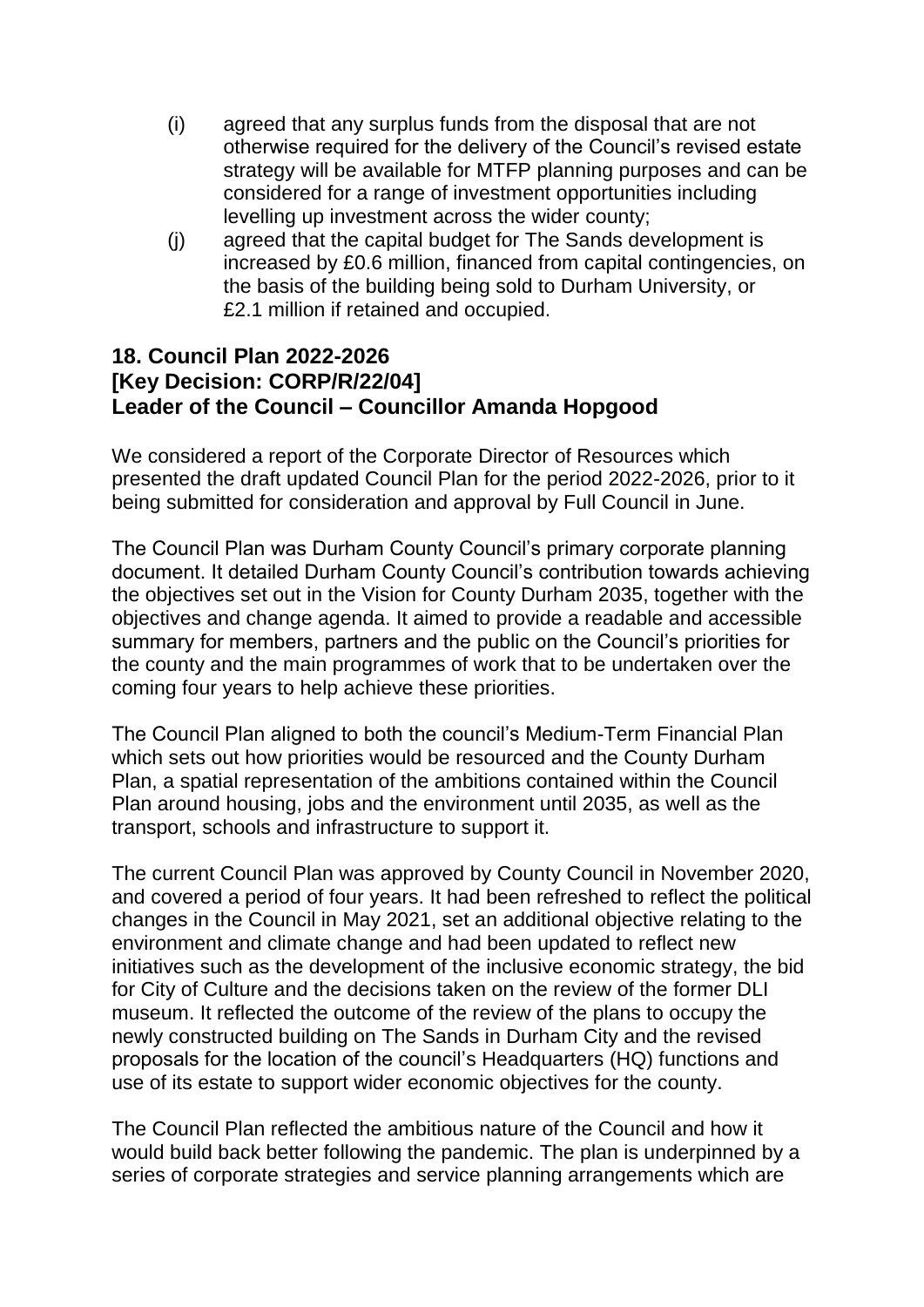being undertaken to deliver on priorities. Historically, the Council Plan had been updated every three to four years. In future, it is proposed that the plan be refreshed annually to ensure full integration of corporate and financial planning.

### **Decision**

We considered and agreed the content of the draft Council Plan 2022- 2026 and that the updated Council Plan be considered by Full Council in June. We delegated authority to the Corporate Director of Resources in consultation with the Leader to make any further minor amendments and updates to the document as necessary prior to consideration by Full Council.

### **19. Durham County Council Headquarters Alternative Options Assessment [Key Decision: REG/04/22] Cabinet Portfolio Holders – Councillors James Rowlandson and Richard Bell**

We considered a joint report of the Corporate Director of Regeneration and Economic Growth and the Corporate Director of Resources which reviewed the plans to occupy the newly constructed building on The Sands in Durham City. The report considered the options for the location of the Council's Headquarters (HQ) and the functions and use of its estate to support wider economic objectives for the county should the Council not occupy The Sands site. The report set out a proposal to dispose of The Sands site, (excluding the surface car park area and new multi storey car park), subject to planning. We considered the key business case requirements and value for money, including economic, financial, commercial, management and strategic objectives. The report supplemented item 2 on the agenda.

### **Decision**

That the recommendations in the report be approved.

## **20. Annual Enforcement Programme Children and Young Persons (Protection from Tobacco) Act 1991 and Anti-Social Behaviour Act 2003**

## **Cabinet Portfolio Holder – Councillor John Shuttleworth**

We considered a report of the Corporate Director of Neighbourhoods and Climate Change which reviewed enforcement activities under the Children and Young Persons (Protection from Tobacco) Act 1991, the Anti-Social Behaviour Act 2003, and the Licensing Act 2003 for the period April 2021 to March 2022. The report also sought approval of a new enforcement programme for 2022/23.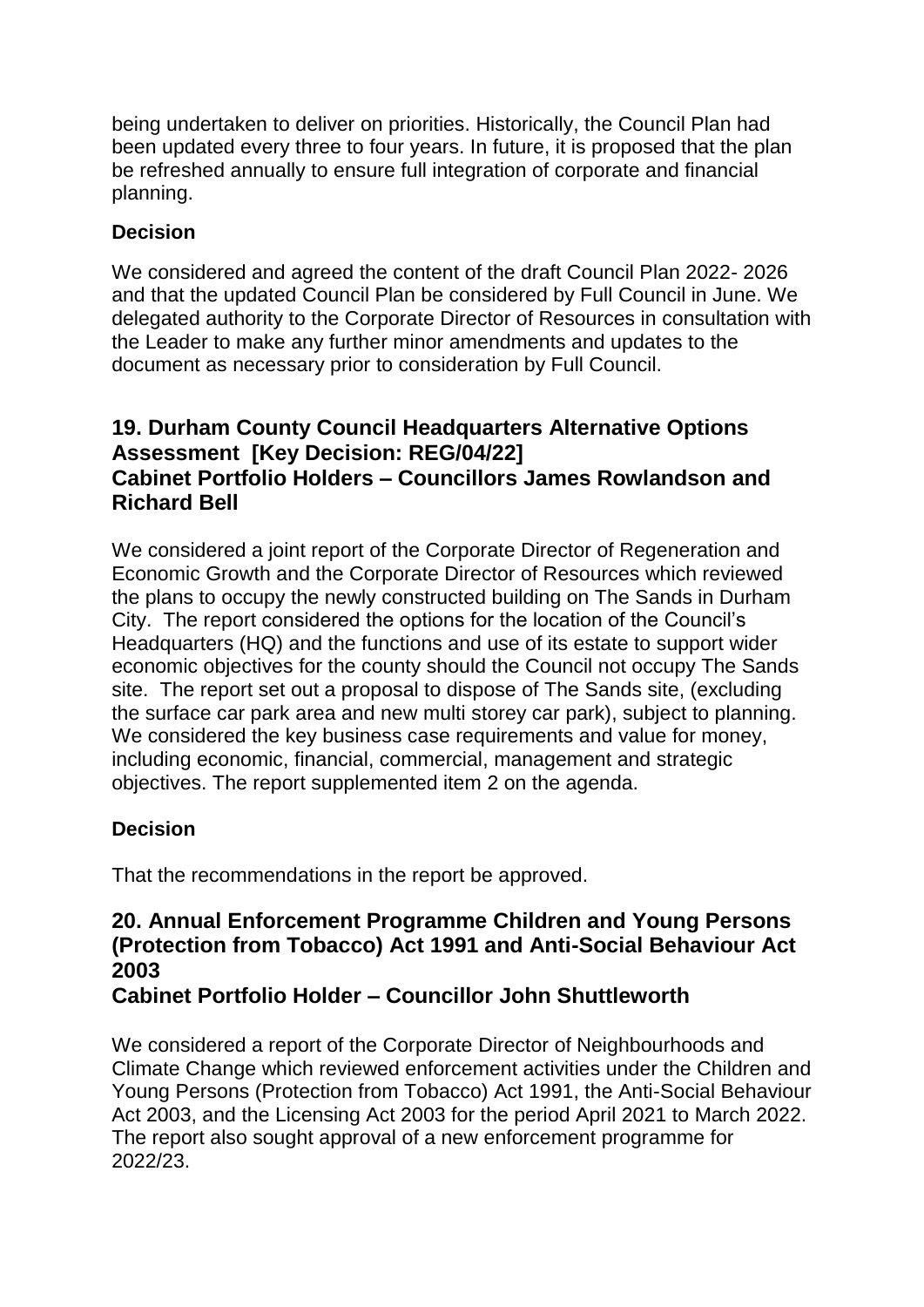The County Council had a statutory responsibility for enforcement of age restricted products, namely tobacco, nicotine inhaling products, spray paint containers, alcohol, videos and DVDs, cigarette lighter refills, fireworks and the proxy sale of tobacco products and supply of nicotine inhaling products to under 18s. The Authority had also elected to enforce the age-restricted sales of solvents and glue, knives, access to gaming establishments and access to sunbed premises.

For many years the Authority had taken a proactive approach to tackling the harms and criminality associated with the illegal supply and misuse of alcohol and tobacco within County Durham. Together with partners including the Police Licensed Economy Team and the County Durham Tobacco Alliance, the Council continued to conduct high visibility enforcement campaigns to tackle health inequalities and links with organised crime associated with such products. The protection of children was also a high priority. This formed part of a holistic approach the County Council had adopted to tackle the harms caused by alcohol and tobacco, as well as tackling the wider determinants of health.

Over the last two years, Covid had impacted on service activities and staffing resource, with members of the service being involved in the regulation of businesses impacted by the Covid restrictions. As a result, the timing of the annual plan had been disrupted and activity had been significantly limited compared to previous years. Considerations around the health and wellbeing of staff and, most importantly, any young volunteers used in test purchase exercises had put this work on hold in terms of the ability to conduct test purchases in a Covid secure way. This was in line with the health and safety risk assessments around work activities. Covid business restrictions and social distancing had limited activities and the approach to businesses. As a result, Covid had curtailed areas of the enforcement work relating to illicit tobacco and age restricted products.

With the emergence from the pandemic, there were plans to relaunch this important area of work, to protect young people and residents of County Durham and safeguard their health and wellbeing. This report provided details of enforcement activity during 2021/22 in relation to age restricted products and tackling supplies of illicit tobacco. It also provided information in relation to complaints, test purchase and seizure activity for the period and the outcomes of enforcement action. The proposed enforcement programme for 2022/23 was also provided.

#### **Decision**

We noted the enforcement activity undertaken during 2021/22 and approved the proposed enforcement programme for 2022/23.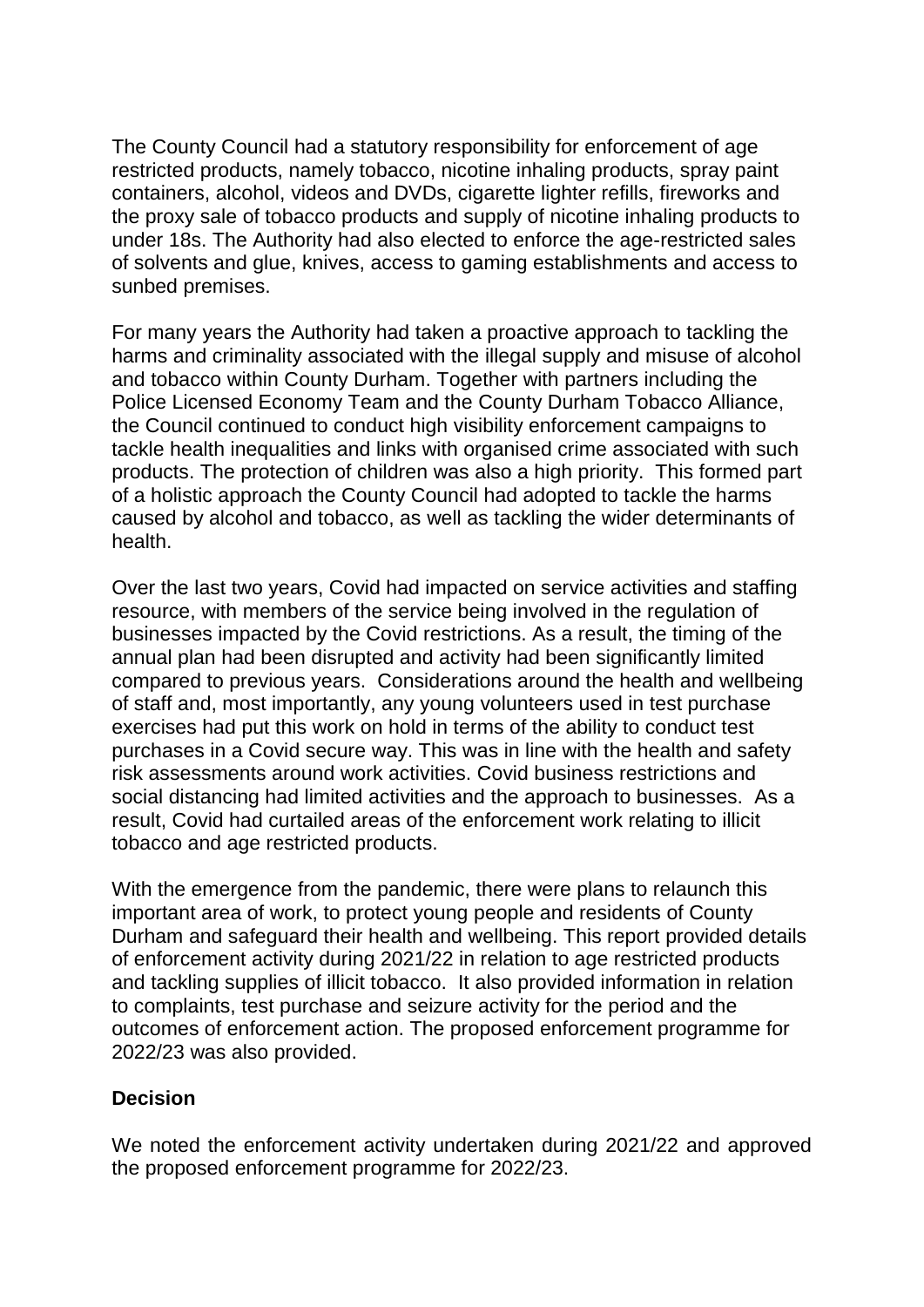### **21. Health Protection Assurance Annual Report Cabinet Portfolio Holder – Councillor Paul Sexton**

We considered a joint report of the Corporate Director of Adult and Health Services and the Director of Public Health which provided members of Cabinet with an update on health protection assurance arrangements in County Durham and health protection activities over the course of the year. The Health Protection Assurance and Development Group (HPADG) meets quarterly and seeks assurance on five main strands of health protection activity, in addition to data and communications which are threaded throughout:

- (a) Screening programmes;
- (b) Immunisation programmes;
- (c) Outbreaks and communicable diseases;
- (d) Strategic regulation interventions;
- (e) Preparedness and response to incidents and emergencies.

The report provided information on key achievements overseen by HPADG in the last year including the following:

Programme delivery:

- (a) Improvement in flu vaccination uptake amongst eligible groups and effective delivery of the extended Durham County Council flu vaccination to all staff, with sustained increased uptake;
- (b) The Progression of work with cervical screening services to ensure that staff shortages and previously restricted access to training has improved;
- (c) Sustained delivery of national immunisations programmes;
- (d) Sustained delivery of the Antenatal and Newborn Screening programme;
- (e) Development of the avian flu and seasonal flu (care home settings) anti-viral prescribing pathways.

Collaborative system working:

- (a) Continued excellent working relationships with UK Health Security Agency (UKHSA) during a time of significant change and COVID-19 enabling response to several non-covid outbreaks and incidents;
- (b) Development of Health Protection Assurance Board (HPAB) Transition Plan capturing the learning from covid including in relation to engagement of communities (vaccine inequality), use of data, real time dashboards and national and local intelligence;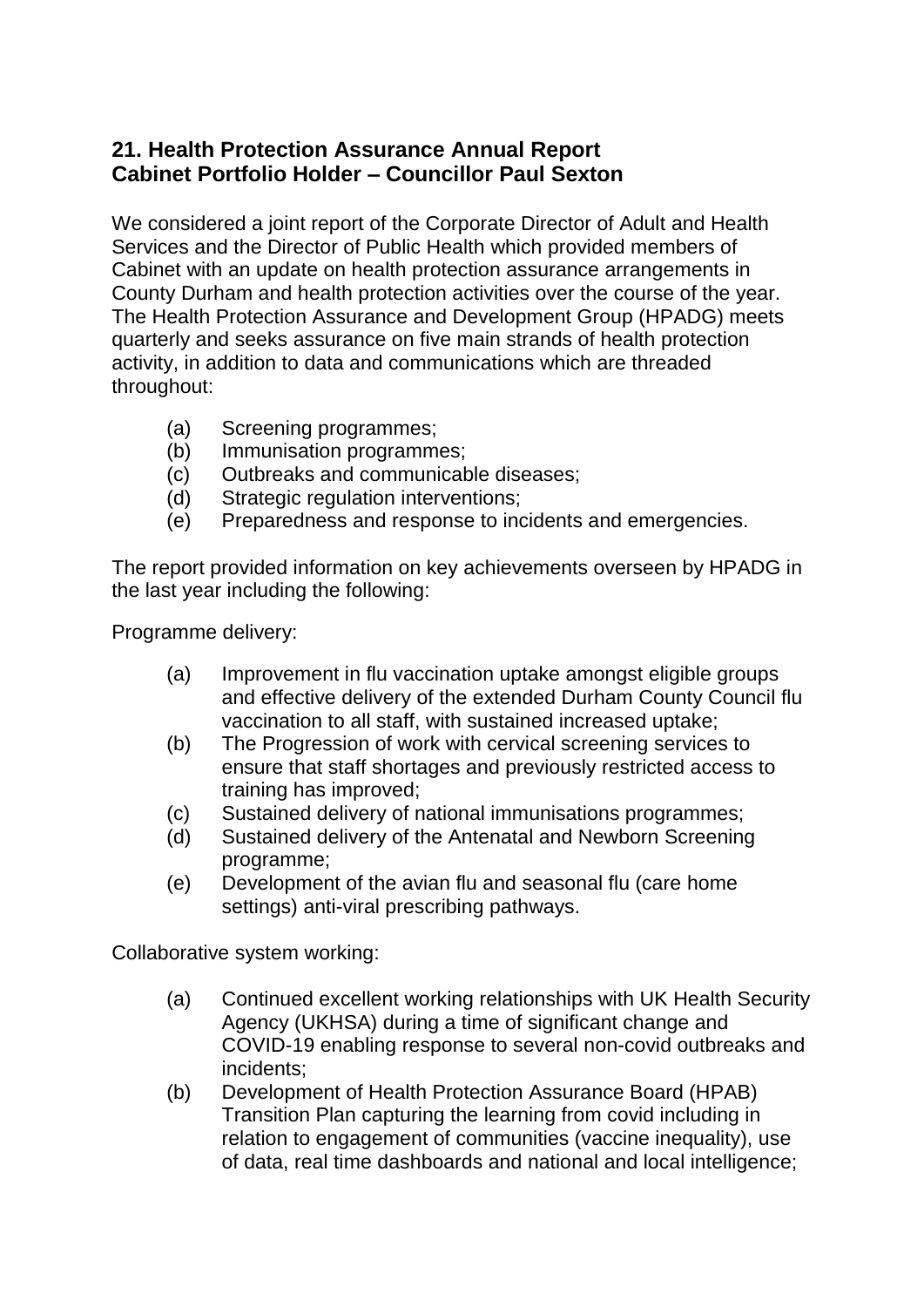- (c) Establishment of a protecting health team within public health to embed the learning from COVID-19 lead both proactive and reactive health protection responsibilities, working closely with system partners;
- (d) Completion of collaborative review, Public Health and NHS England (NHSE), to identify variation in second dose measles, mumps, and rubella (MMR) vaccinations by GP practice and address key issues contributing to this variation and undertake catch-up programme.

Areas impacted by COVID-19 and requiring further development:

- (a) All screening programmes have been impacted by the pandemic other than Antenatal and Newborn screening;
- (b) The restoration of affected screening programmes was started prior to the second wave and will have been affected by successive waves;

Development areas include:

Programme delivery

- Understanding reasons for underperformance for the newborn and infant physical examination and ensure remedial measures are put in place;
- Improving uptake of certain vaccinations including shingles and pneumococcal;
- Ensuring equitable coverage and uptake of screening and immunisations programmes, seeking to identify, understand and address within Durham inequalities;
- Ongoing work with schools and providers to ensure improved rates of vaccination amongst adolescents, learning lessons from the COVID-19 vaccination campaign to ensure equity of access and to work with NHSE and local school provider, Harrogate and District Foundation Trust (HDFT), to gain assurance of actions and catch-up programmes in place to address reduced uptake due to disrupted programme delivery.

Collaborative system working

- Development of a sexual health strategy for County Durham;
- Ensuring health protection and public health related; emergency preparedness is assured during organisational change;